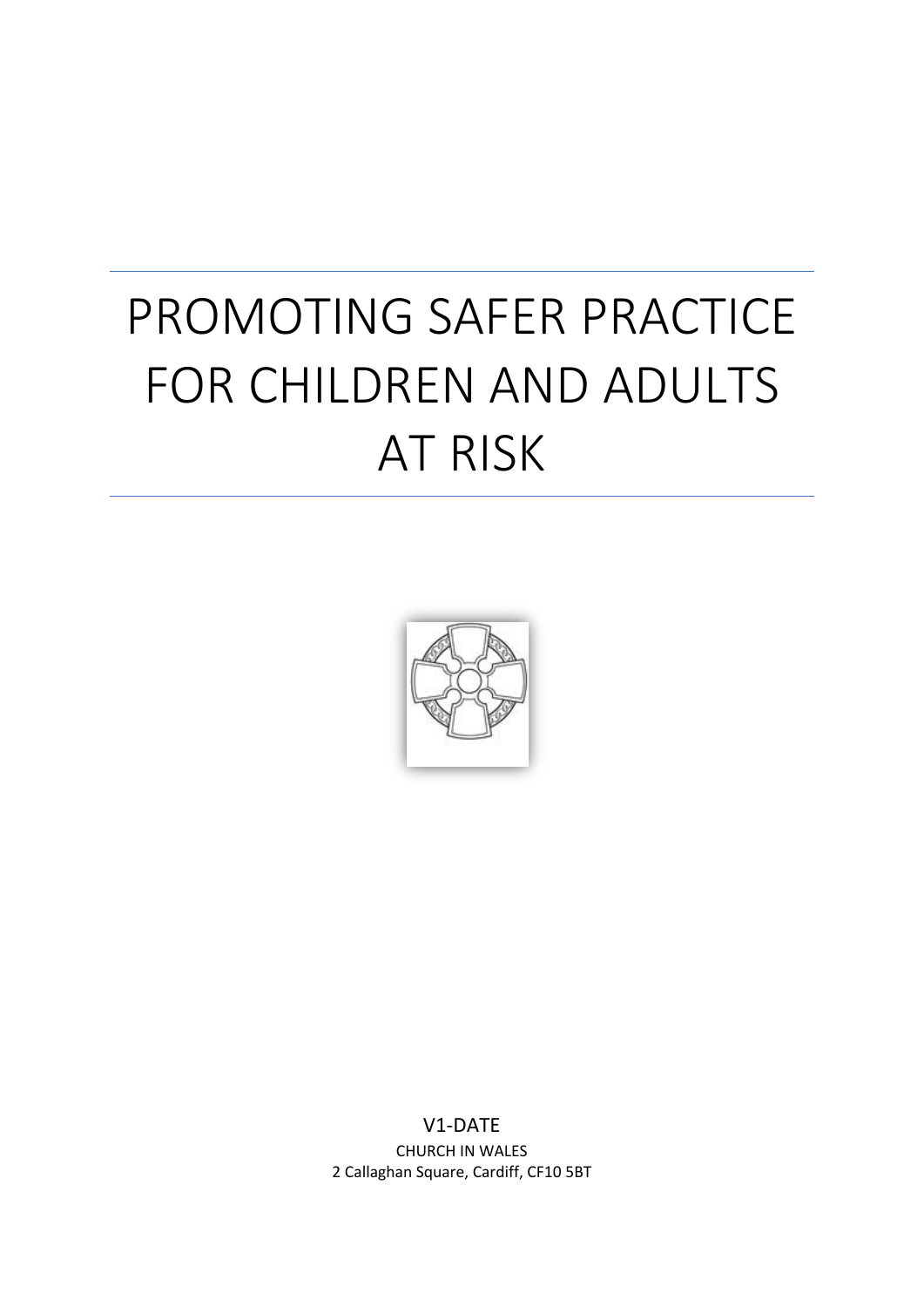# **Table of Contents**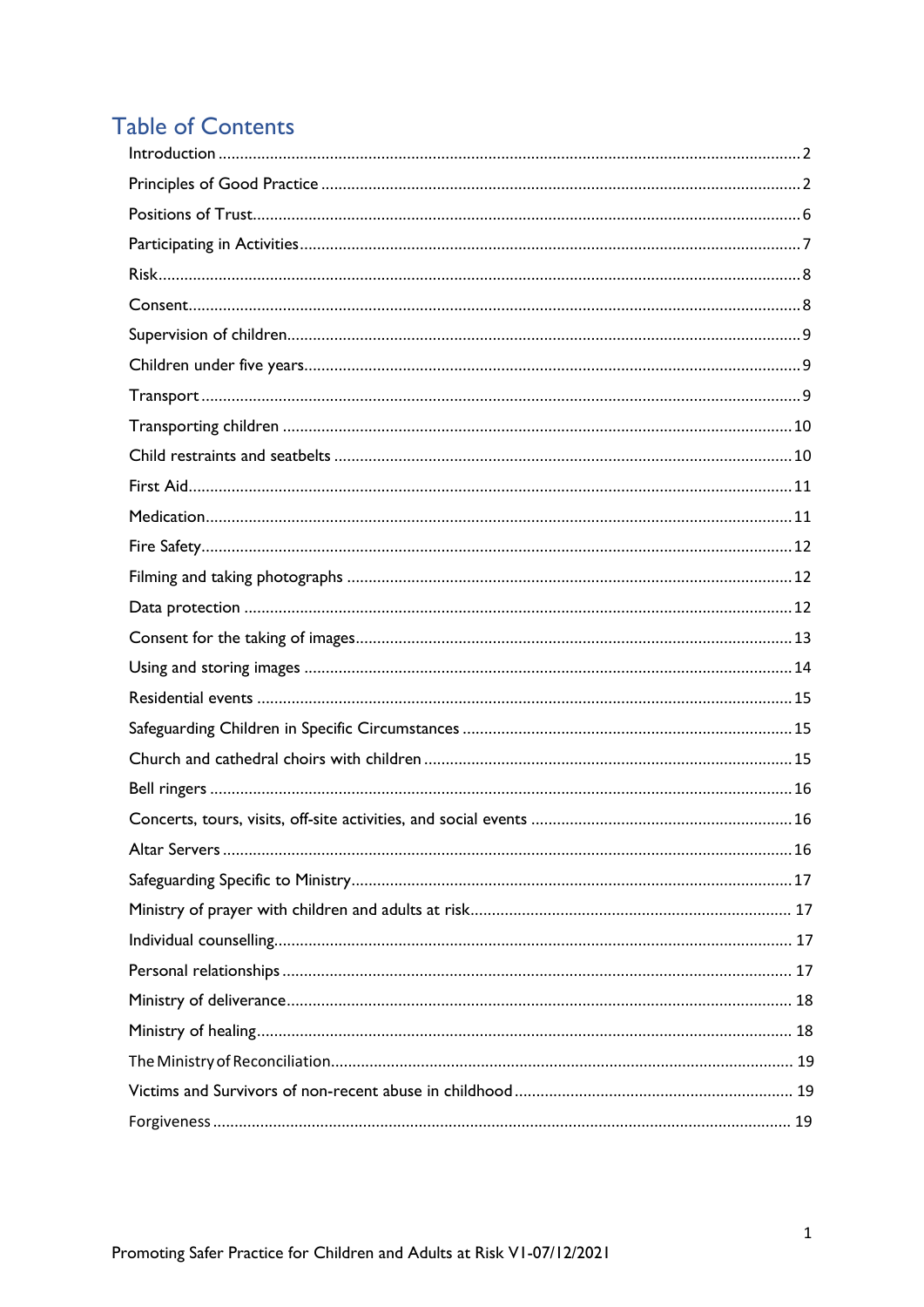#### **Promoting Safer Practice for Children and Adults at Risk**

#### <span id="page-2-0"></span>**Introduction**

The Church in Wales seeks to provide a safe, inclusive community for all who wish to take part in the life of the church and create an environment which helps them to grow spiritually and cares responsibly for them.

Through ministry and contact with children and adults at risk in many settings the Church in Wales has a particular responsibility to ensure that all people are treated with dignity and respect and to be alert to signs of abuse, neglect or poor care.

These good practice guidelines are designed for all members of the Church in Wales who have some responsibility for the pastoral care of others. It is intended to help the church community understand the needs of children and adults at risk to help improve pastoral care.

Anyone involved in any activity within the Church in Wales, where that activity brings them into contact with children and/or adults at risk should abide by these guidelines.

#### <span id="page-2-1"></span>Principles of Good Practice

All those working with children and adults at risk should:

- ensure they are familiar with the Church in Wales Safeguarding Policy and associated guidance
- treat each child or adult at risk with dignity and respect
- fulfil their duty of care by always acting in the best interests of children, adults at risk and others
- never force or coerce a child or adult at risk to participate in an activity
- set a positive example for others to follow
- not participate in pastoral care which is beyond their responsibility and/or competence
- encourage others to appropriately challenge attitudes or behaviour they do not like
- be respectful of diversity and seek to promote equality for all, regardless of age, disability, gender, race, ethnicity, cultural background, religion or belief, sexual orientation, or gender identity

Anyone working for the Church in Wales should empower children and adults at risk to safeguard themselves by listening to them and accepting what they say and giving them choices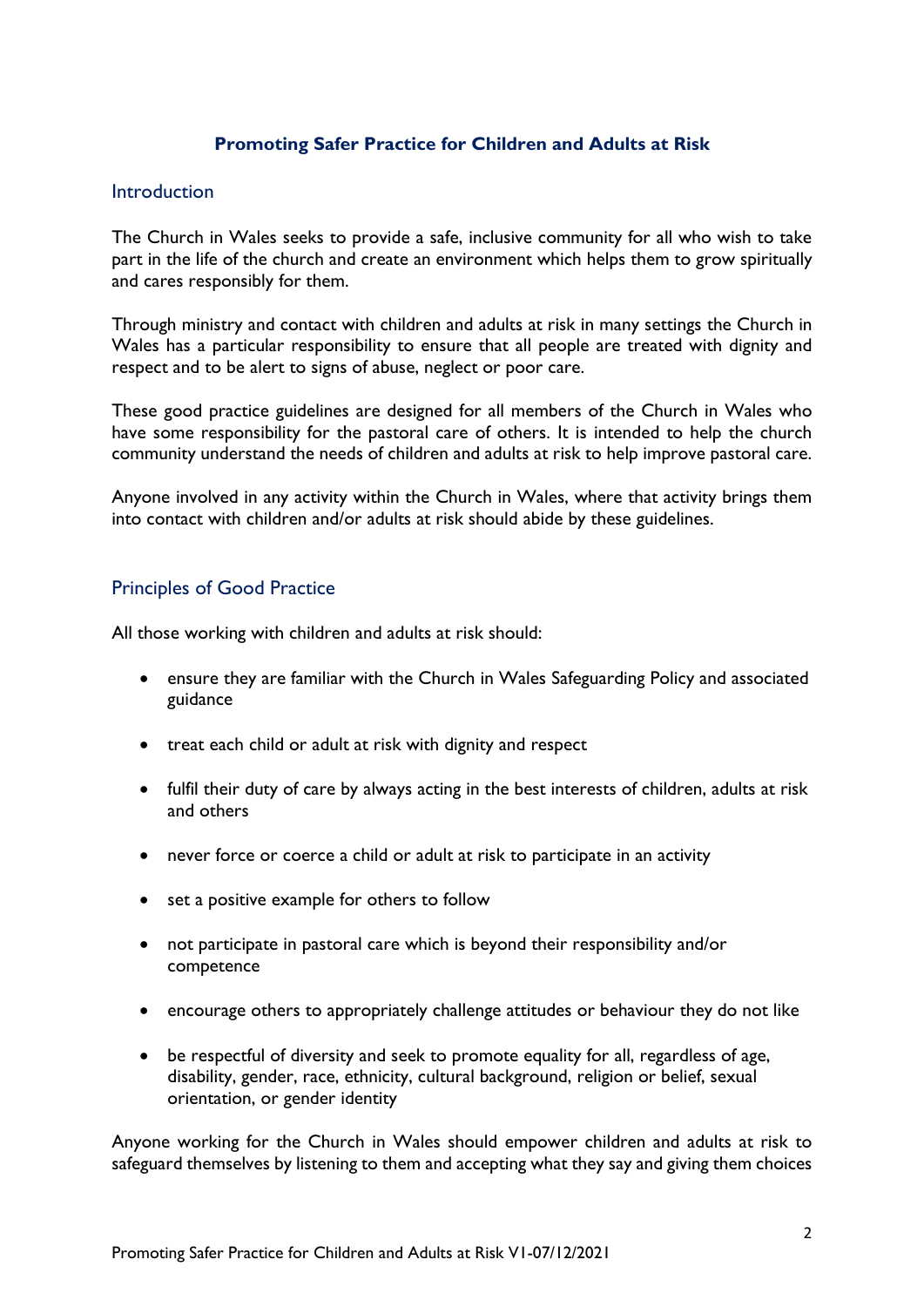and relevant advice and information (as befitting their age and understanding). Children and adults at risk should be involved in decisions that affect them as far practicable.

It is important not to make assumptions based on age or any other factor. For example, adults at risk should be asked if they are happy for their first name to be used or if they would prefer to be addressed using a title and surname.

Always be mindful of language, tone of voice, and body language. Positive and appropriate language should be used at all times and if necessary, advice should be sought when the person has specific communication needs.

Everyone should avoid comments which could be taken to have sexual overtones or be regarded as intimate and discourage discussion of a sexual nature. This principle should not prevent anyone from listening to a child or adult at risk in a situation where their distress is caused by physical or emotional concerns which have to be acknowledged in the interest of helping the child or adult at risk at that time. An adult working with children or adults at risk may need to listen to a child or adult at risk describing or explaining a personal problem and respond appropriately. The adult should not promise to be a confidante in such circumstances and must report any incident of concern to the activity leader or a safeguarding officer as soon as practicable. Adults should use their professional judgement to ensure that they are not drawn into areas of conversation inappropriate to their duties or their relationship to the child or adult at risk concerned. Adults should ensure that all topics of conversation with children are appropriate, bearing in mind the age and understanding of the child. The use of sarcastic, demeaning, or insensitive comments towards children or adults at risk is a form of abuse and must be avoided.

Where possible, never work alone with a child, adult at risk or a group. In church premises, this could mean leaving doors open, or arranging for two groups to undertake activities in the same room. This enables workers to support each other and remain accountable to each other as a team. Agree some basic guidelines for each activity so that everyone is behaving in a consistent way and expectations are clear. Make sure these are shared and understood by children and adults at risk, volunteers, new workers, parents, and carers.

Children and adults at risk should be afforded the highest level of respect for their privacy and confidentiality possible in the circumstances but promises to keep secrets should not be made. Workers should not enter into private or intimate conversations with children or adults at risk. Offering appropriate care and support is important so, in listening to a person's problem or offering advice, care should be taken in selecting an appropriate location and setting for such a discussion. Where possible, other leaders should be made aware of the meeting and other people should be around.

Physical contact with children or adults at risk should be used appropriately and with respect for personal boundaries. All physical contact should be related to the needs of the child or adult at risk and not for the benefit of the worker. Appropriate reasons for physical contact include:

- Administering First Aid
- Restraining a child or adult at risk to prevent them harming or injuring themselves or others or doing damage to property. Only reasonable and proportionate restraint can be used.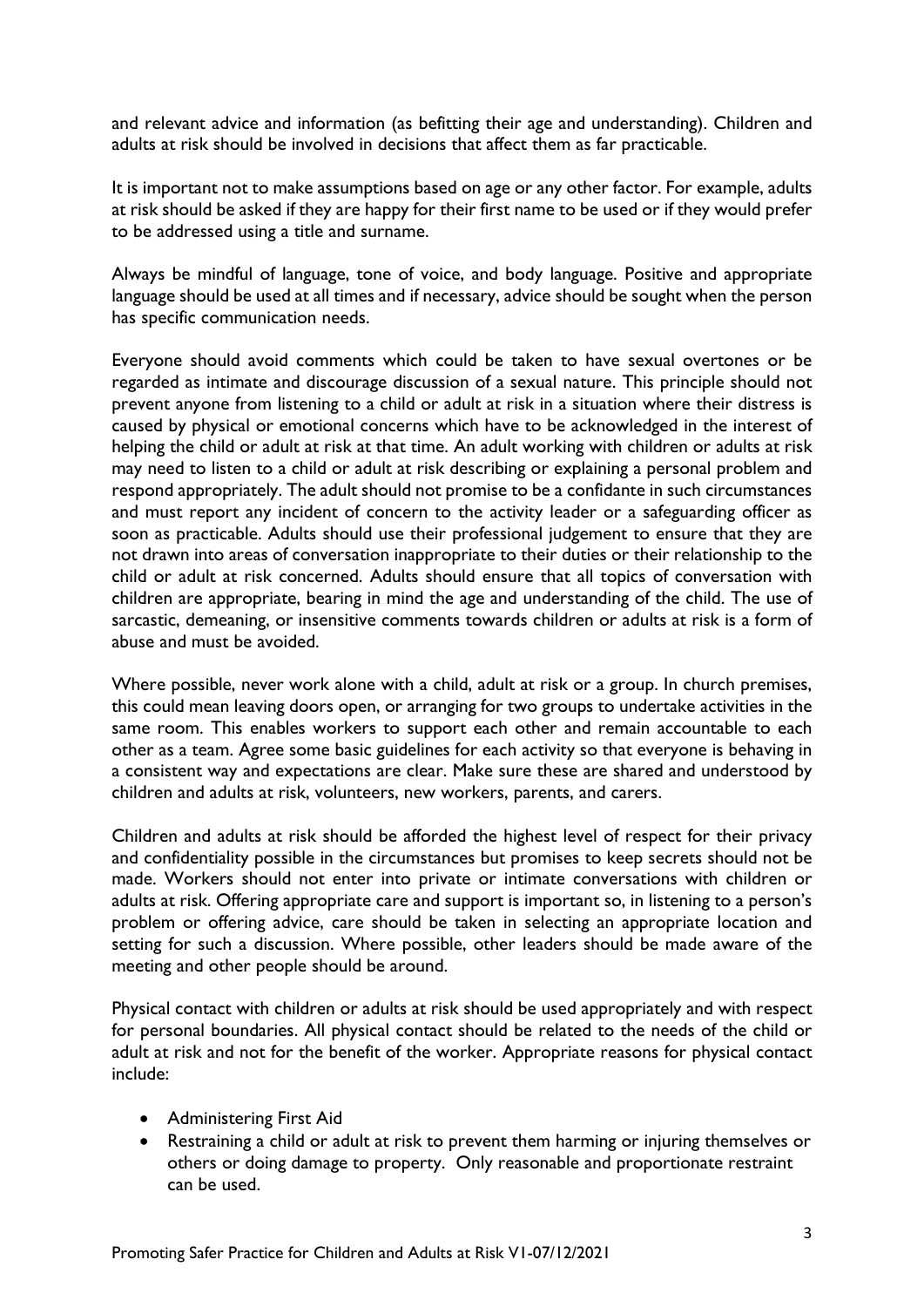- Comforting or providing reassurance to a child or adult at risk in distress. This should be done with the knowledge of, and preferably in the sight of, other adults.
- Sharing the peace at the Eucharist with a handshake.

Physical contact, where necessary and appropriate, should be kept as public as possible. Physical contact should be minimal, appropriate, and not prolonged or repeated. Adults should take into account the age and understanding of the child or adult at risk concerned and take care to avoid contact which may be wrongly interpreted. If any unusual physical contact occurs between an adult and a child or adult at risk, even accidentally, it is important that the adult reports the incident to the activity leader or safeguarding officer as soon as reasonably possible, no matter how embarrassing or trivial the incident may be.

Workers should be open and transparent and team members should monitor one another in the area of behaviour or physical contact. They should be free to help each other by offering support if it appears to be needed and by constructively challenging anything which could be misunderstood or misconstrued. Teams should be mindful of the safety of children and/or adults at risk at all times but also be mindful of the worker's safety to protect themselves from allegations. All behaviour should be open, transparent, and accountable. Everyone should be aware that however well-intentioned someone's actions are they may be misinterpreted by others.

Personal relationships should not develop between clergy, church officers or volunteers and children or adults at risk met through church activities. It is inappropriate for an adult to arrange or agree to meet with, or to prolong an accidental meeting with, a child or adult at risk outside the church environment. If adults foresee such an occasion developing, they should discuss it with the incumbent, priest in charge or activity leader.

Clergy, church officers and volunteers should not engage in direct communication or correspondence with children or adults at risk outside church activities, whether by telephone, text message, e-mail, social media, letter or any other electronic or non-electronic means. Church in Wales personnel should not provide their personal contact information to children or adults at risk and should not accept requests for contact via social media. Persistent attempts by a child or adult at risk to engage with church personnel outside church activities should be discussed with the incumbent, priest in charge or activity leader.

Everyone working with children and/or adults at risk should be aware of the possibility of infatuations and crushes developing, particularly in the case of adolescent and older children. Workers should alert a colleague if they observe a child or adult at risk developing an infatuation which could put that colleague at risk. Workers should remain professional and not add to the child or adult's problems by joking about or providing any such situation. If the worker is concerned about a particular developing situation, they should talk with the activity leader about it. If a child or adult at risk should initiate an unacceptable physical or verbal approach, the adult concerned should gently but firmly disengage himself/herself and explain that such closeness is not appropriate or acceptable. However, they should be careful not to react in such a way as to humiliate the child or adult at risk. If a child or adult at risk develops a tendency regularly to stay behind with a worker as if to help, or to discuss matters, the worker should act to avoid this situation developing, either by asking another child or adult at risk to help with the same task, inviting another worker into the room, or preventing the opportunity recurring.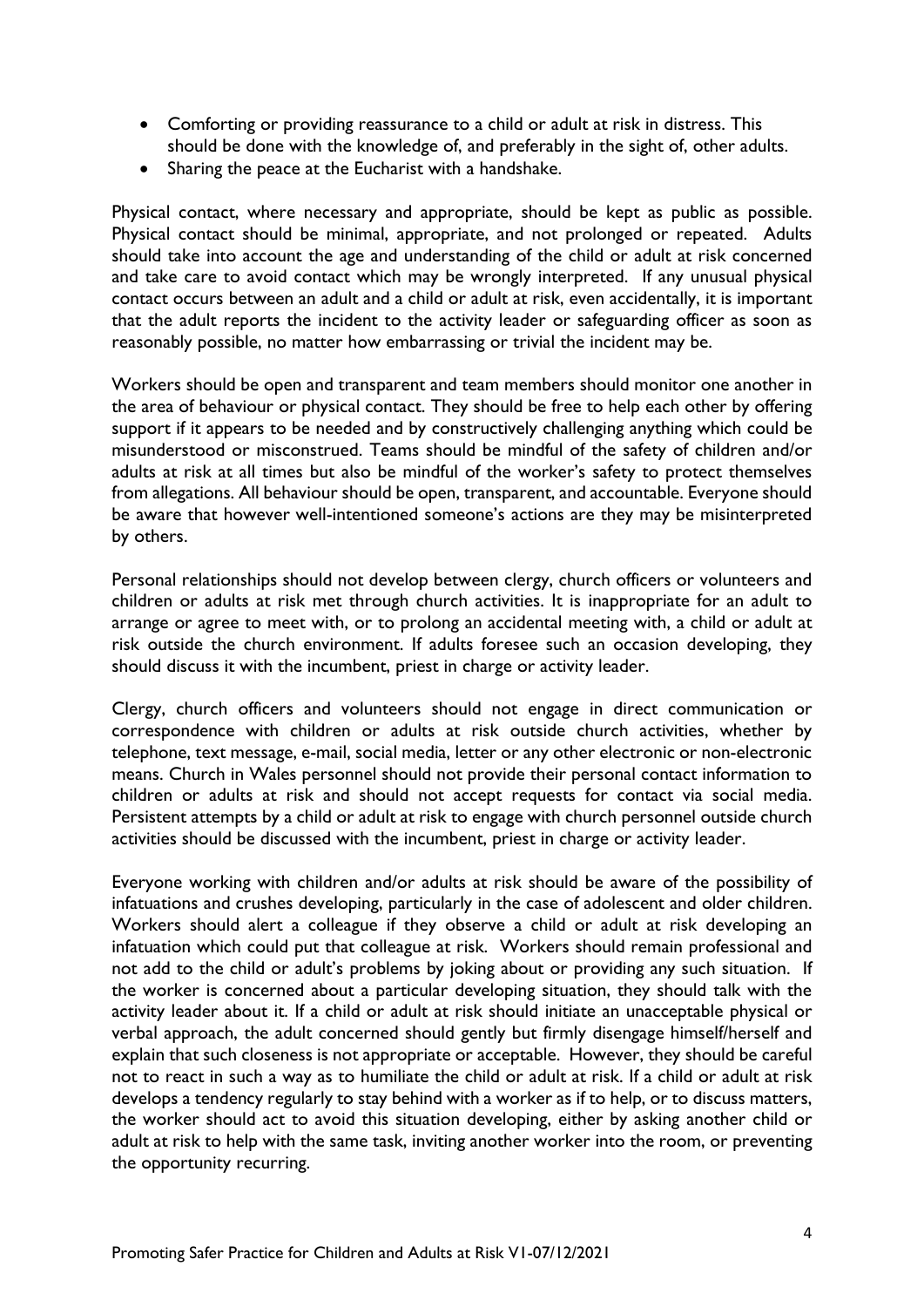Everyone should remember that an adult at risk is still an adult and must never be treated like a child. The choices that an individual makes should be recognised even if they appear risky, unless there is evidence that their mental capacity to make that decision is impaired.

Anyone working with adults at risk should be respectful when visiting the adult at home, taking care to knock before entering a building or a room and being conscious of the individual's privacy. Lone visits are discouraged. However, when lone visits are made, the reason for the visit must be agreed and recorded, the visitor should always inform someone else of their whereabouts and notify that person when the visit has been completed. Visits should not be undertaken at night unless it is an emergency.

Visits to the homes of children should be arranged with parents or carers, who should remain present during the visit. Avoid entering a child's home if a parent or carer is absent unless the child is at immediate risk of harm. Children should not be invited into the home of a cleric, church officer or volunteer unless accompanied by a parent or guardian.

It is important to ensure that the choices offered to individuals are fully understood by them and that help is provided in such a way as to maximize a person's independence. People with additional needs can and do lead active and fulfilled lives but some may need support and resources to do so. Respect their independence and do not encourage the person to become dependent on you.

Anyone working with adults at risk should decline to deal with an individual's financial affairs unless legally required to do so and managed within a formal framework.

People working on behalf of the Church in Wales should not accept material or financial gifts from or on behalf of a child or adult at risk.

Anyone working with children should learn how to control and discipline children without resorting to corporal punishment. **Never** smack or hit a child and do not shout. Discipline and control should be managed by changing voice tone, referring disciplinary issues with individual children to their parents or carers and asking for additional support if necessary. Everyone working with children should get to know them and find out what works for them as individuals and as a group. Workers should make age-appropriate group agreements (ground rules) with the children on what is acceptable behaviour (e.g., no hitting, shouting, name calling etc.), which can be reviewed regularly together. Abusive peer activities such as bullying must not be tolerated.

Everyone working with children and/or adults at risk should avoid situations within a relationship of trust which could compromise that relationship:

- never initiate or allow games or use of equipment which involves significant physical contact, or which could be seen as sexually provocative
- never make or allow suggestive sexual remarks, or banter, to, or about any individual and avoid being drawn into a situation which allows or encourages a child or adult at risk to seek attention in a manner that is sexual or overly physical
- seek advice and deal appropriately with attention seeking behaviour displayed by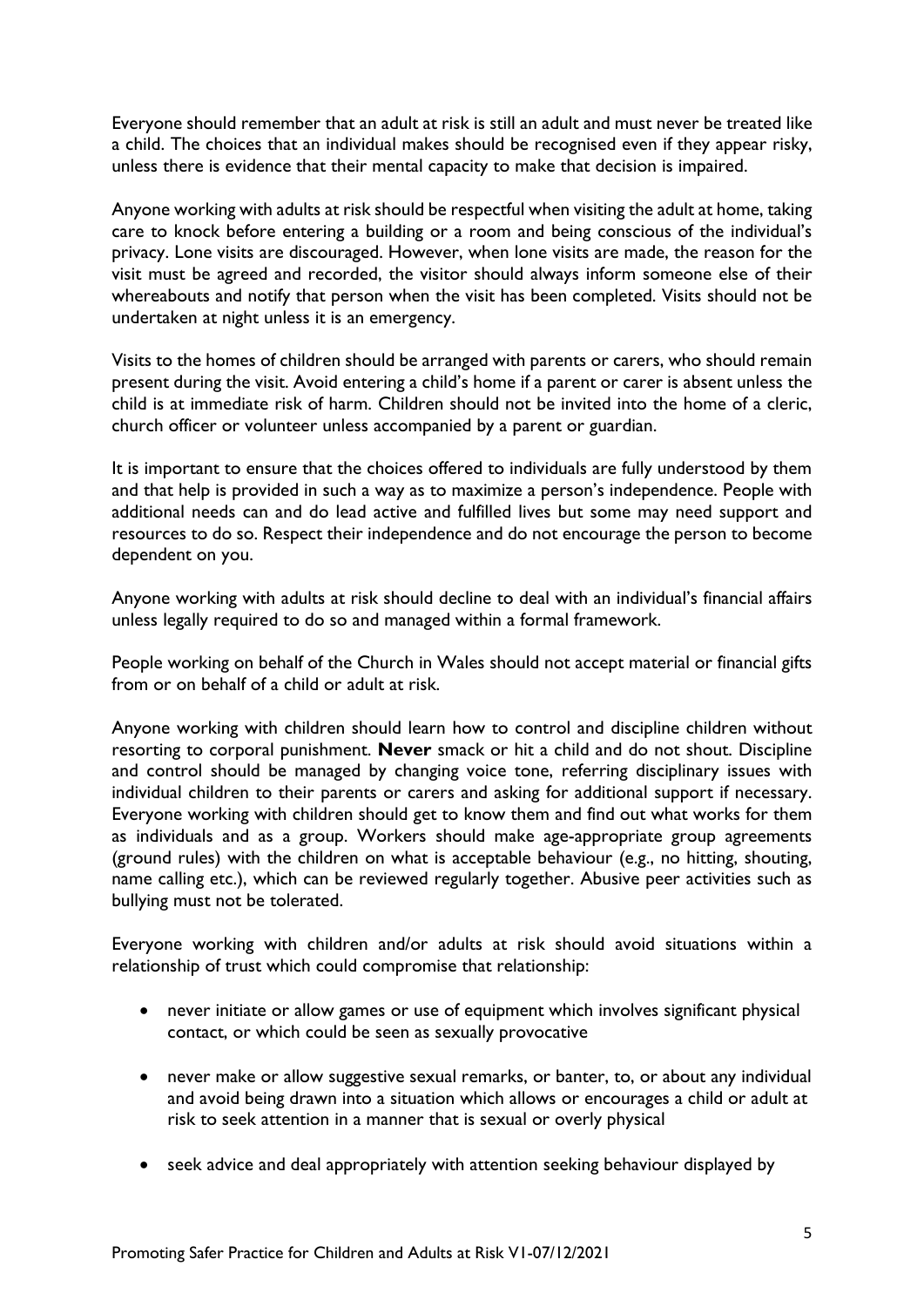children or adults at risk, e.g., infatuations, crushes, or tantrums

Church in Wales staff and volunteers should not transport a child or adult at risk in a vehicle without a chaperone. Workers should ensure that another leader/helper accompanies them in the vehicle. If circumstances dictate that a child or adult at risk must be transported alone, other leaders/helpers must be made aware of what is happening, and the child or adult at risk must travel in the rear seat of the vehicle, using appropriate safety restraints and seat belts.

Everyone working with children and/or adults at risk should be aware of the risks associated with the use of mobile telephones and ensure that social media is used with care.

Clergy, staff and volunteers should never dismiss disclosures, allegations or concerns relating to abuse. It is important to take any disclosure, allegation, or concern about abuse seriously. Careful notes should be written of what is seen or heard and it should be reported straight away. Recognise, record, report.

Never be afraid to ask for help and take advice from leaders or more experienced staff.

Provincial Safeguarding Officers are available to give consultation and advice and should be contacted about all disclosures, allegations or concerns relating to abuse or harm.

# <span id="page-6-0"></span>Positions of Trust

A person is in a position of trust if they have a role that gives them authority over others. They are expected to use that authority for the benefit of those for whom they are responsible and not to take advantage of or exploit them. Examples of Church in Wales roles that are regarded as "positions of trust" are listed below but please note this list is not exhaustive and there may be other roles which should/would be regarded as positions of trust that are not listed:

- clergy
- licensed lay ministers e.g. Readers
- worship leaders
- safeguarding officers
- child or youth leaders and workers
- leaders of Sunday Schools or parent & toddler groups)
- churchwardens
- music/choir leaders
- leaders of groups for adults who may be vulnerable e.g. elderly, adults with mental health issues, refugees, the homeless
- parish volunteer drivers who drive vulnerable groups (children and/or vulnerable adults)
- tower captains and bell ringers who teach or train children or adults at risk
- lay people authorised to provide pastoral care this will include pastoral home visitors, and pastoral outreach workers.

The above list suggests some of the 'typical' roles which would be defined as 'positions of trust. However, it is important to remember that to visitors – and especially to children –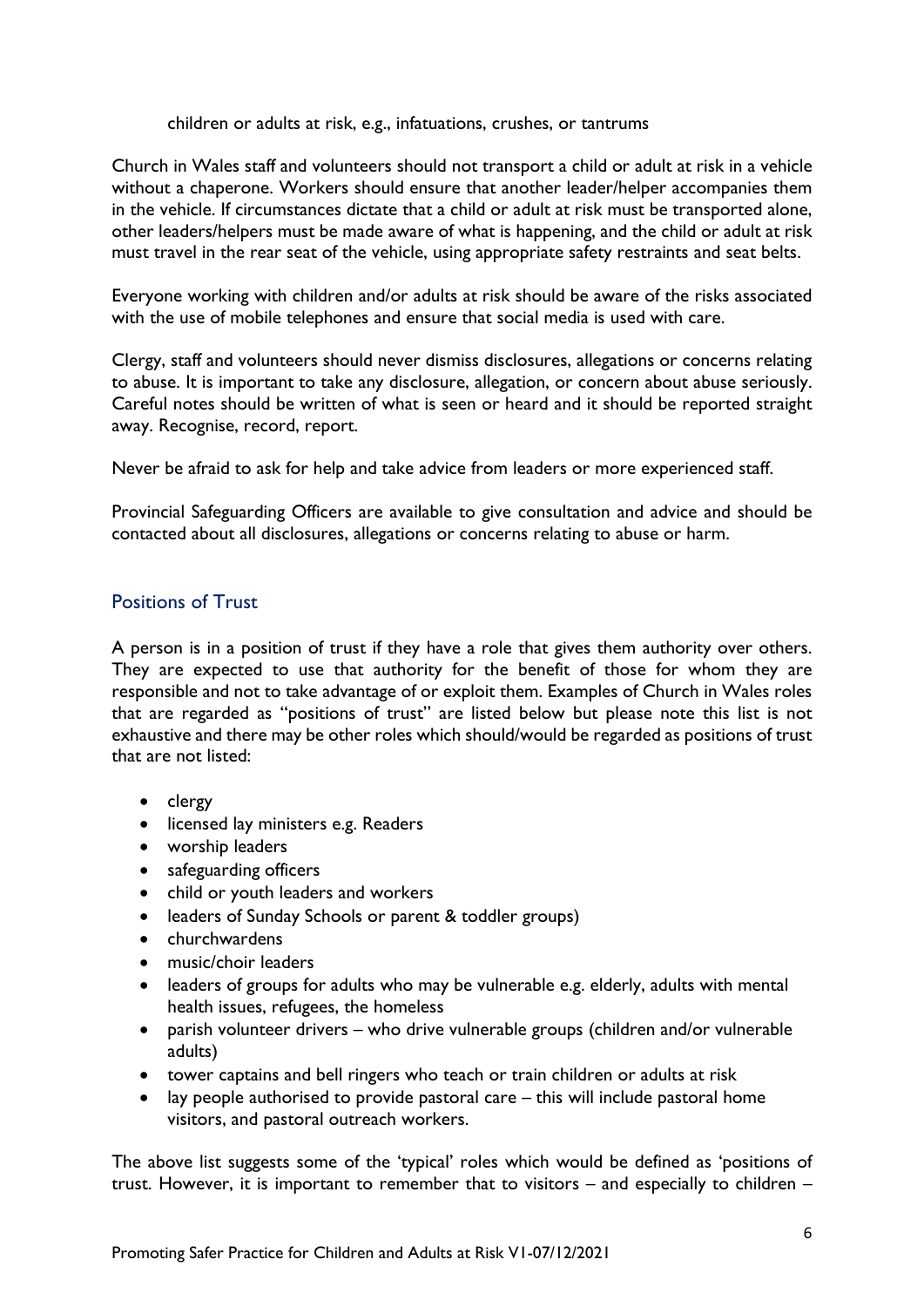almost any role within church conveys a level of trustworthiness and respectability. All those who are involved in church life must consider how they relate to others and, in particular, to those who are vulnerable, including in the context of the church.

Why is this important? All relationships in church should be characterised by generosity, care, and kindness. Particular care should be taken when that relationship involves a level of responsibility for or authority over others. That responsibility and authority must be exercised in a trustworthy way, acknowledging the power and influence that can be exerted, perhaps even inadvertently, over others. Thinking about power and influence and managing the risk of abuse of a position of trust is at the heart of safeguarding.

The relationship between a person in a position of trust in church and those they minister to is one of power or influence. The relationship is not between equals. Particular care must be exercised, meaning that those in positions of trust must:

- be aware of the power and influence they have and use it in ways that respect and empower others
- recognise that power and influence can act in subtle and even covert ways and are not just limited to more obviously domineering leadership styles
- maintain clear boundaries in relationships and avoid using their role to establish relationships of inappropriate intimacy or dependency with those for whom they have responsibility
- not use their power to abuse, exploit, bully, intimidate, coerce, or undermine

Someone seeking assistance may be distressed, sad, confused, or frightened, adding to their vulnerability. This makes it even more important that those responding to them are aware of their status and power. Relationships can become blurred, dependant or exploitative in such situations if boundaries are not maintained. This is all the more the case in church, where relationships may be less formal than other settings.

In certain settings such as teaching, it is a criminal offence to engage in sexual activity with children even when that child is over the age of consent (i.e., when they are sixteen years of age or over). The legal term for these roles is "position of trust". The law regarding positions of trust does not currently apply in faith settings, for instance with clergy, youth leaders, choir leaders, etc. However, the firm position of the Church in Wales is that sexual activity between an adult and a sixteen- or seventeen-year-old child, when that adult is in a position of trust in a church setting, is a breach of that position and will be treated as a serious safeguarding concern and will be referred to the statutory authorities. If the adult in question is ordained, such a breach would lead to a complaint for action under the Church in Wales disciplinary tribunal. The Church in Wales supports the call for the law regarding positions of trust to be extended to clergy and others exercising authority in a faith setting.

#### <span id="page-7-0"></span>Participating in Activities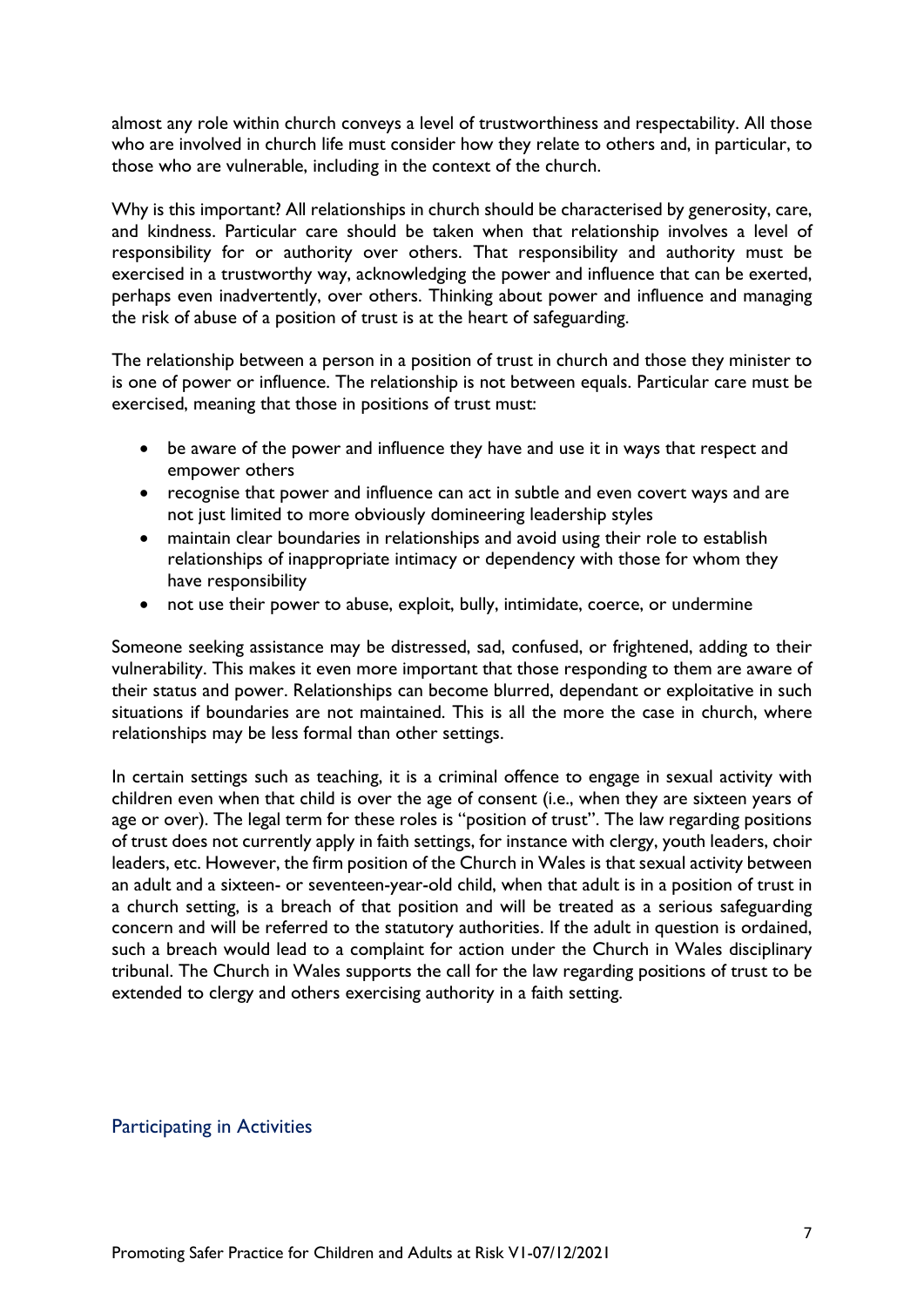#### <span id="page-8-0"></span>Risk

The Church in Wales has a responsibility to assess the risk involved in the activities that are provided for children and adults at risk. A risk assessment template works as a checklist to make sure the potential problems and risks in an activity have been considered and helps to plan appropriate steps or actions. An informal check before the start of an activity may be sufficient but for organised group activities it is usually good practice to complete a written risk assessment. Please see the Church in Wales guidance document *[Risk Assessment and](https://www.churchinwales.org.uk/documents/2799/Risk_Assessment_and_Management.docx)  [Management](https://www.churchinwales.org.uk/documents/2799/Risk_Assessment_and_Management.docx)* for detailed advice on how to assess and manage risk

If possible, each church-led group activity should include someone who has a recognised First Aid qualification.

# <span id="page-8-1"></span>**Consent**

Consent should be obtained before children or adults at risk participate in activities.

Consent from an adult with parental responsibility for a child must be obtained before the child takes part in an activity. Parental responsibility refers to a parent of child or someone who has a court order to hold the legal responsibility of a parent.

The *[General Consent Form](https://www.churchinwales.org.uk/documents/2781/Form_A_-_General_Consent_Form.docx)* should be completed by the adult with parental responsibility. This form should provide emergency contact information, permission to seek medical help in an emergency and details of any allergies or reactions to certain foods. Where this consent is being used for an on-going group or activity then the form should be renewed annually and updated when any change occurs.

Additional consent (*[Consent for Specific Activities](https://www.churchinwales.org.uk/documents/2782/Form_B_-_Consent_form_for_specific_activities.docx)*) should be obtained in relation to any activity which is over and above the regular activities. This could be an occasional 'high risk' activity; for example, climbing, or a trip or residential course.

Such activities will also require formal approval using *[Application for Approval of Activities](https://www.churchinwales.org.uk/documents/2785/Form_E_-_Application_for_Approval_of_Activities.docx)*.

The use of electronic communication or social media (such as websites and applications that enable users to create shared content or participate in social interaction) with children requires written permission from someone with parental responsibility for the child (*[Consent](https://www.churchinwales.org.uk/documents/2784/Form_D_-_Consent_Form_for_Electronic_Communication_with_Children.docx)  [Form for Electronic Communication with Children](https://www.churchinwales.org.uk/documents/2784/Form_D_-_Consent_Form_for_Electronic_Communication_with_Children.docx)*).

A register of attendance (*[Session Record](https://www.churchinwales.org.uk/documents/2786/Form_F_-_Session_Record.docx)*) at the club or activity should be maintained, together with a register of workers and volunteers at each session. Parents and carers should be kept informed of the nature of activities.

Consent forms and registers of attendance must be stored securely in accordance with data protection and record-keeping policies and procedures.

The consent of an individual adult at risk should be sought before undertaking activities with them. This will usually be verbal consent, although written consent might be appropriate for some activities that create particular risk. Special care must be taken in circumstances where an adult at risk has impaired mental capacity, although in many cases an adult with impaired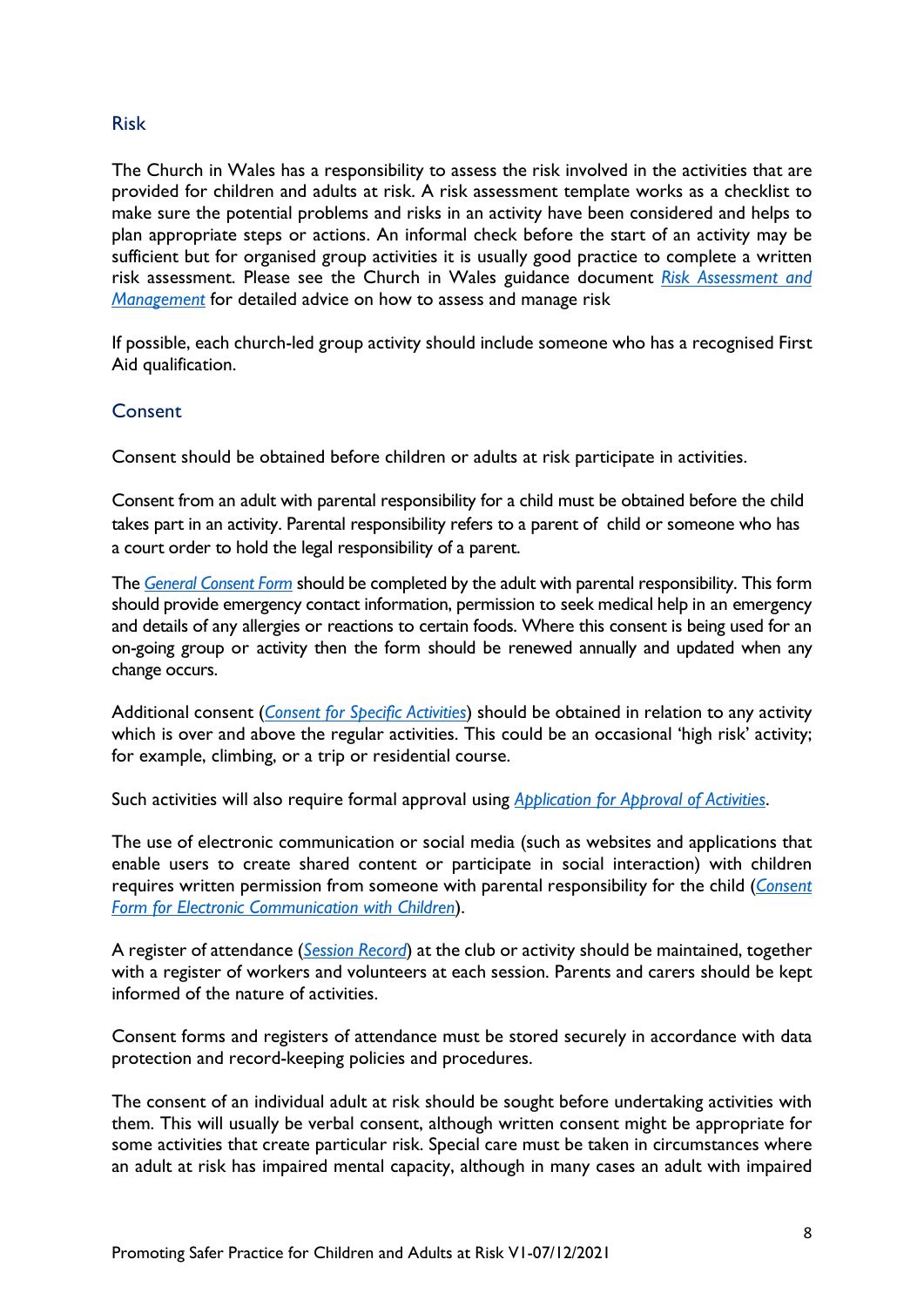capacity will be able to indicate their consent to participate in an activity if information is presented in a way that they can understand. Specialist advice should be sought before an adult who is unable to provide consent participates in any activity and adults involved in their care and support should be involved in the decision.

# <span id="page-9-0"></span>Supervision of children

The ratios below are those that are required by the Church in Wales and are in line with the recommended standards issued for day care by the Welsh Government.

- 1 adult to 3 children from birth to 2nd birthday
- 1 adult to 4 children aged 2 years
- 1 adult to 8 children aged 3-7 years.
- 1 adult to 10 children aged 8-12 years.

The above are the minimum requirements, and the ratios should be increased where circumstances require; for example, to offer appropriate support to a child with additional needs. Whenever possible, all activities should be supervised by a minimum of two adults. During the supervision period children should never be left unattended.

The Church in Wales needs to follow the advice from the Care Inspectorate Wales as a minimum but would recommend that in keeping with promoting safer practice there should be 2 adults to every 10 children in all church related activities and events.

#### <span id="page-9-1"></span>Children under five years

Children under five years of age should always be accompanied by a parent or carer, particularly if the activity is taking place outside of church premises. With regard to Sunday School, where a child is under the age of five an assessment should be made as to whether the child can be in the group on their own and only if the Sunday School supervisor has agreed. In addition, the parent or carer of that child should be available and on church premises throughout the session.

# <span id="page-9-2"></span>**Transport**

For information on who may legally drive a minibus refer to information provided by the Government on https:/[/www.gov.uk/driving-a-minibus](http://www.gov.uk/driving-a-minibus)

Where transport is being provided the following good practice guidelines should be followed:

- there must be adequate comprehensive insurance in place that covers the driver for church activities. Drivers must check with their insurance company that their policy covers business use to ensure cover whilst driving during the course of their working activities.
- the vehicle must be road worthy. It is the driver's responsibility to make sure that the vehicle is in a roadworthy condition before use. Failure to do so may result in the driver being legally liable in the event of any accident.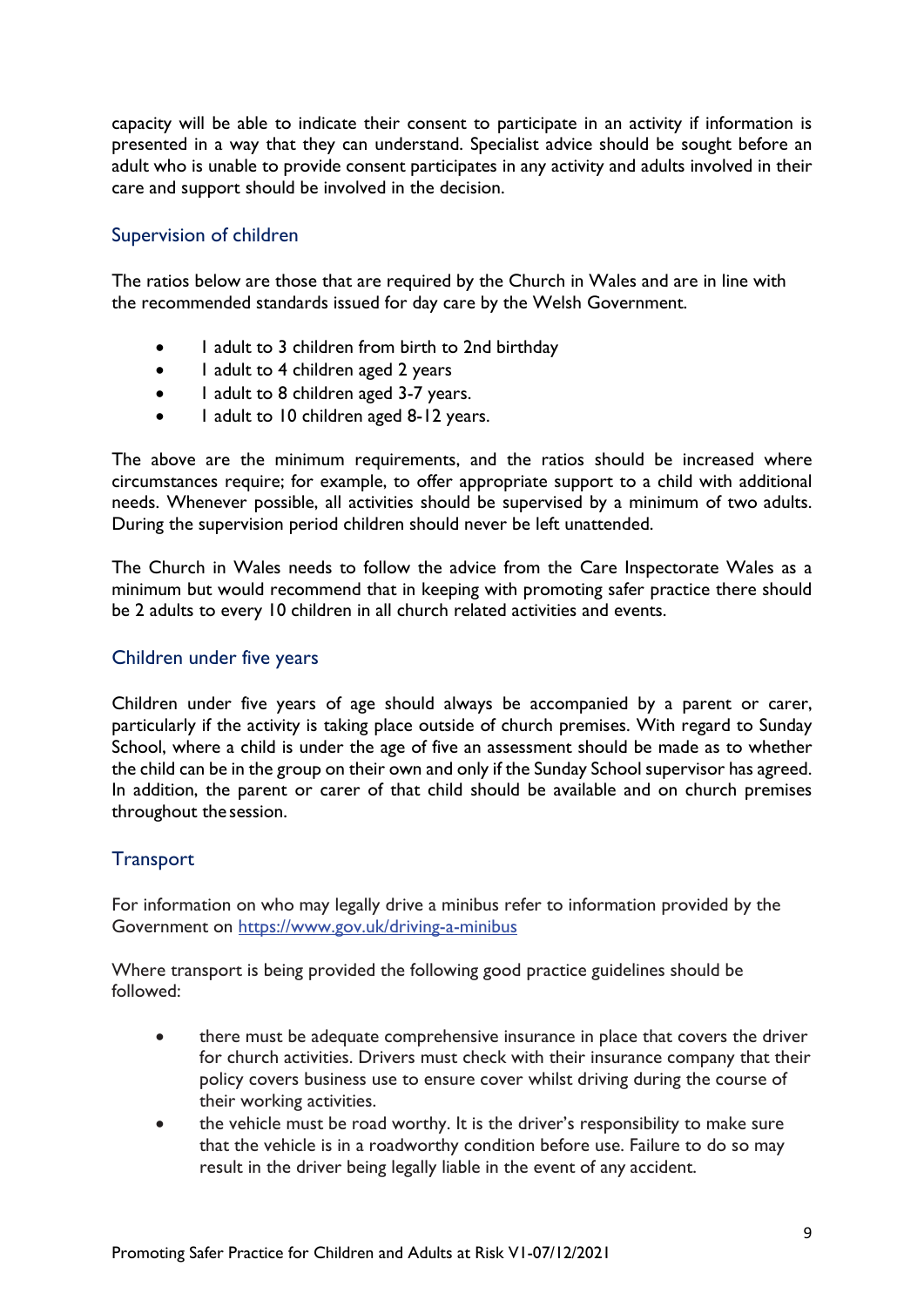- a seat belt must be available and must be used for every individual in the vehicle. It is recommended that the driver endeavors to ensure that seat belts are worn for any journey, no matter how short.
- the total number of children and adults in the vehicle must not exceed the passenger limit.
- if the minibus is owned by the church, all drivers must be named on the insurance policy.
- when hiring a minibus or larger bus, it is the responsibility of the user group to verify the legality and insurance cover of the operator prior to the use of the vehicle. If there is any doubt about this then sight of a copy of the operator's insurance cover and operator's license should be requested. **If in doubt do not drive the vehicle.**
- An accident report book/breakdown logbook should be carried in church minibuses and kept up to date.
- the maximum speed limits for a minibus should never be exceeded: 50mph on single carriageway roads, 60mph on dual carriageway roads, and 70mph on motorways.
- A first aid kit and fire extinguisher must be carried on the vehicle and the driver should be familiar with them.

# <span id="page-10-0"></span>Transporting children

Children people should not be transported without the prior consent of their parents or guardians using *[General Consent Form.](https://www.churchinwales.org.uk/documents/2781/Form_A_-_General_Consent_Form.docx)* 

Where drivers are transporting children, they must comply with safer recruitment procedures. A criminal record check must be completed, they must be aged over twenty-five, have held a full driving license for over two years and if driving a minibus then checks should be made to confirm that the license entitles the driver to drive a minibus.

Drivers with more than six points on their license must inform the Ministry/Mission Area Safeguarding Officer and any driver with a conviction for drink driving, dangerous driving or racing on the highway or similar must not transport children unless this has been considered by the Provincial Safeguarding Panel.

Do not transport a child alone. Ensure that a child is always accompanied by another adult. In exceptional circumstances when it cannot be avoided, it is essential to make sure that other leaders/helpers are made aware of what is happening, and that the child is seated in the rear of the vehicle.

Leaders/helpers who accompany children in minibuses should sit amongst the young people and ideally a leader/helper should sit near vehicle exit points.

If parents make private arrangements to give lifts to children other than their own it must be made clear that such arrangement is between the lift provider and the child's parents or carers and is not an arrangement endorsed or facilitated by church workers.

#### <span id="page-10-1"></span>Child restraints and seatbelts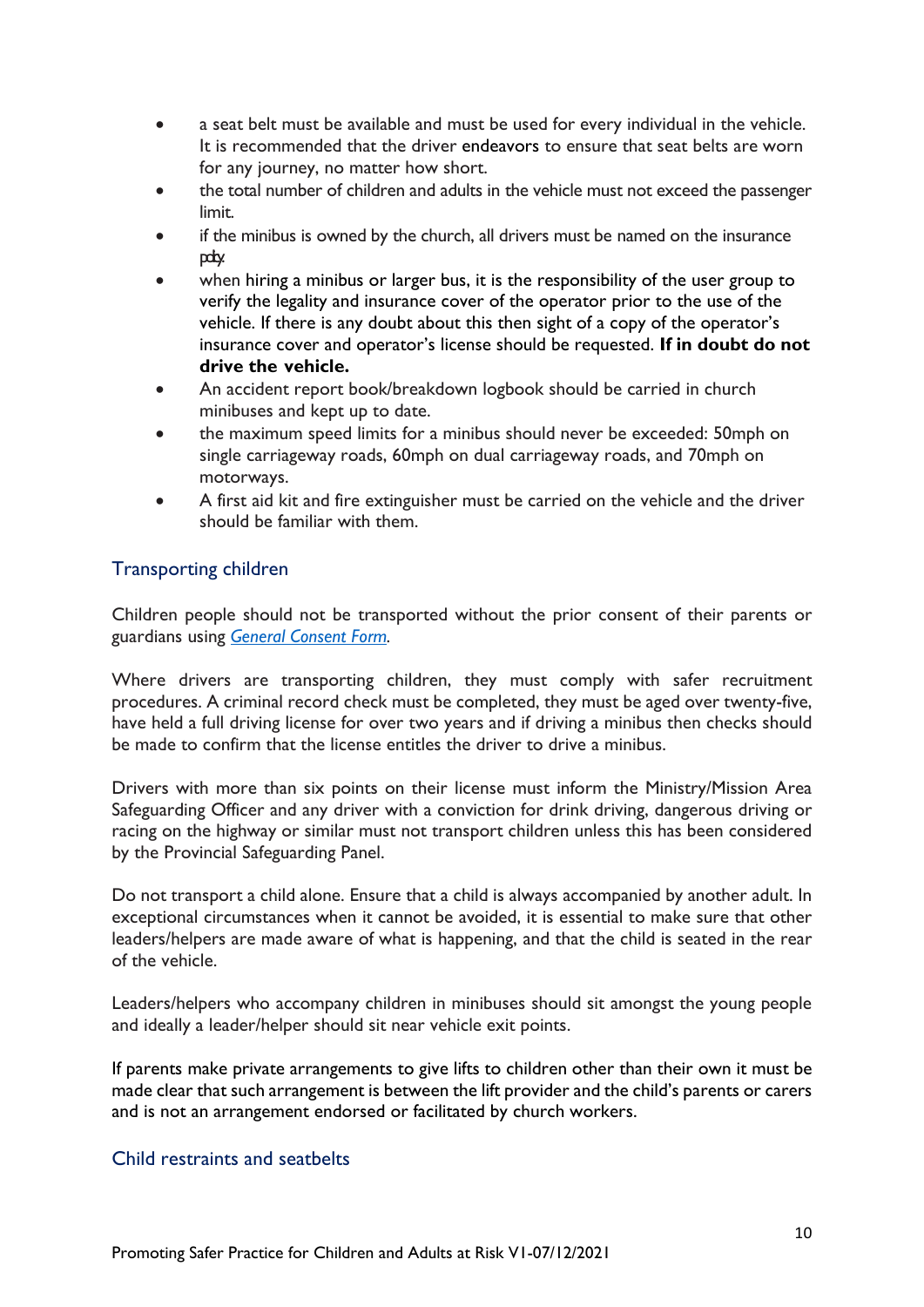- 1. Children under 3 years must use the child restraint appropriate for their weight in any vehicle (including vans and other goods vehicles). The only exception to this is in the rear of a taxi where the correct child restraint is not available.
- 2. Rear-facing baby seats must not be used in a seat protected by a frontal airbag unless the airbag has been deactivated manually or automatically.
- 3. In vehicles where seat belts are fitted, children 3 years to 135cms in height (4ft 5ins) must use appropriate child restraint unless this is not available in a taxi, for occasional journeys over short distances and where two occupied child seats in the rear prevent the fitment of a third child seat. In these cases, the child may ride in the rear using an adult belt.
- 4. Children from 3 years to 135cm in height (or 12th birthday whichever they reach first) must use correct booster seat (same exemptions as above).
- 5. Children aged 12 or 13, or over 135cm in height a seat belt must be worn if fitted.

# <span id="page-11-0"></span>First Aid

It is recommended that at least one of the leaders in a group for children or adults at risk attends a recognised First Aid course, such as one-day Emergency First Aid Training.

A first aid kit should be available in premises and on outings and trips. Kits should be easy to access – for example, if the church hall is a separate building from the church itself, it will make sense to have a first aid kit in each building. There is no formal standard regarding what first aid kits should contain, but excellent advice is available from St John's Ambulance and the Health and Safety Executive.

When administering first aid, record what led up to the treatment, what treatment was administered, and who was present. Use an accident book to record this. If the activity leader is not present, they should be made aware of what happened as soon as possible, and should countersign the accident log and make any comment that is necessary.

More serious incidents will need separate fuller reports by those involved and the group leader. It is possible that these reports may need to be provided to the Ministry or Mission Area Leader, insurers, or another relevant body.

Inform the parent(s) or carer(s) promptly in the event of an accident to a child or adult at risk, including details of any first aid administered. In the case of a slight injury, the parent or carer should be told when the child or adult at risk is collected or informed soon after the activity.

#### <span id="page-11-1"></span>**Medication**

Parents of children who require medication will usually make you aware of these needs and expect you to follow the medication plan they set. Details should be included in the registration form. No medicines should be given to children without the permission of parents or carers. Additionally, children over thirteen-years-old need to consent to being given medication. With adults who lack the ability to administer medication themselves, you should follow the plan agreed by their carer(s).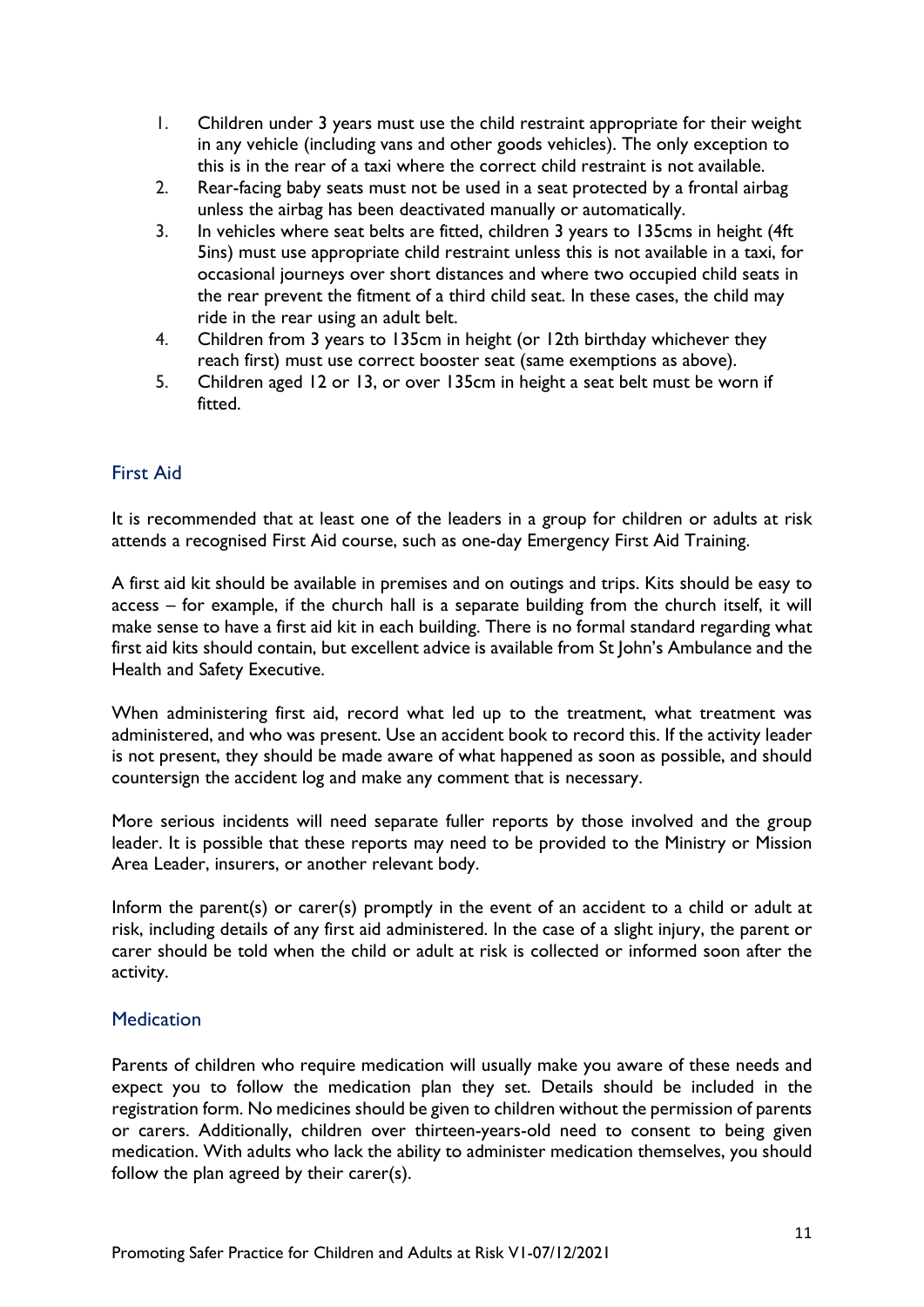Depending upon the age and understanding of the child or adult at risk, they should be encouraged to self-administer medication or treatment. Again, details of this should be discussed with parents and carers.

#### <span id="page-12-0"></span>Fire Safety

Fire safety is a vital topic which impacts upon safeguarding, general safety in church, and building-management. It is covered in detail in Ecclesiastical Insurance's document *Church: Fire Risk Assessment.* Churches should print out and carefully follow the advice in this document or one provided by a different insurer if applicable.

#### <span id="page-12-1"></span>Filming and taking photographs

Taking photographs of, or filming children or adults at risk is often a good way to record a positive event or advertise a club but certain protocols must be followed to comply with the Data Protection Act 2018 as well as to safeguard children and/or adults at risk. This includes control over the making, saving, storing, using and publishing of images, photographs, film and sound, images on social network sites and video sharing. This is to protect children and adults at risk who may be at risk of abuse or exploitation through the inappropriate use of such images. It is good practice that where possible an announcement is made at the start of Church events/activities reminding all attendees to be mindful of the photographic and privacy rights of others.

There are many positive attributes to sharing digital images. However, it may also cause direct or indirect risks such as cyber bullying, usage by sexual predators, usage for grooming and the exposure of children and adults at risk to unsuitable and inappropriate material. There may also be instances whereby there are good reasons for the refusal of a parent or carer for images to be taken or used. Reasons for refusal may be because the parent or carer has decided they do not wish images to be taken or a child may be the subject of a legal dispute or in authority care where their whereabouts must not be widely known. There is no requirement for a parent or carer to disclose why permission has been refused.

# <span id="page-12-2"></span>Data protection

Photographs, digital images, and film (images) are all classed as personal data and as such are subject to the Data Protection Act 2018.

The act contains eight Data Protection principles which need to be followed. Photographs, digital images, and film (images) must be:

- used fairly and lawfully
- used for limited, specifically stated purposes
- used in a way that is adequate, relevant and not excessive
- accurate
- kept for no longer than is required for the purpose for which it has been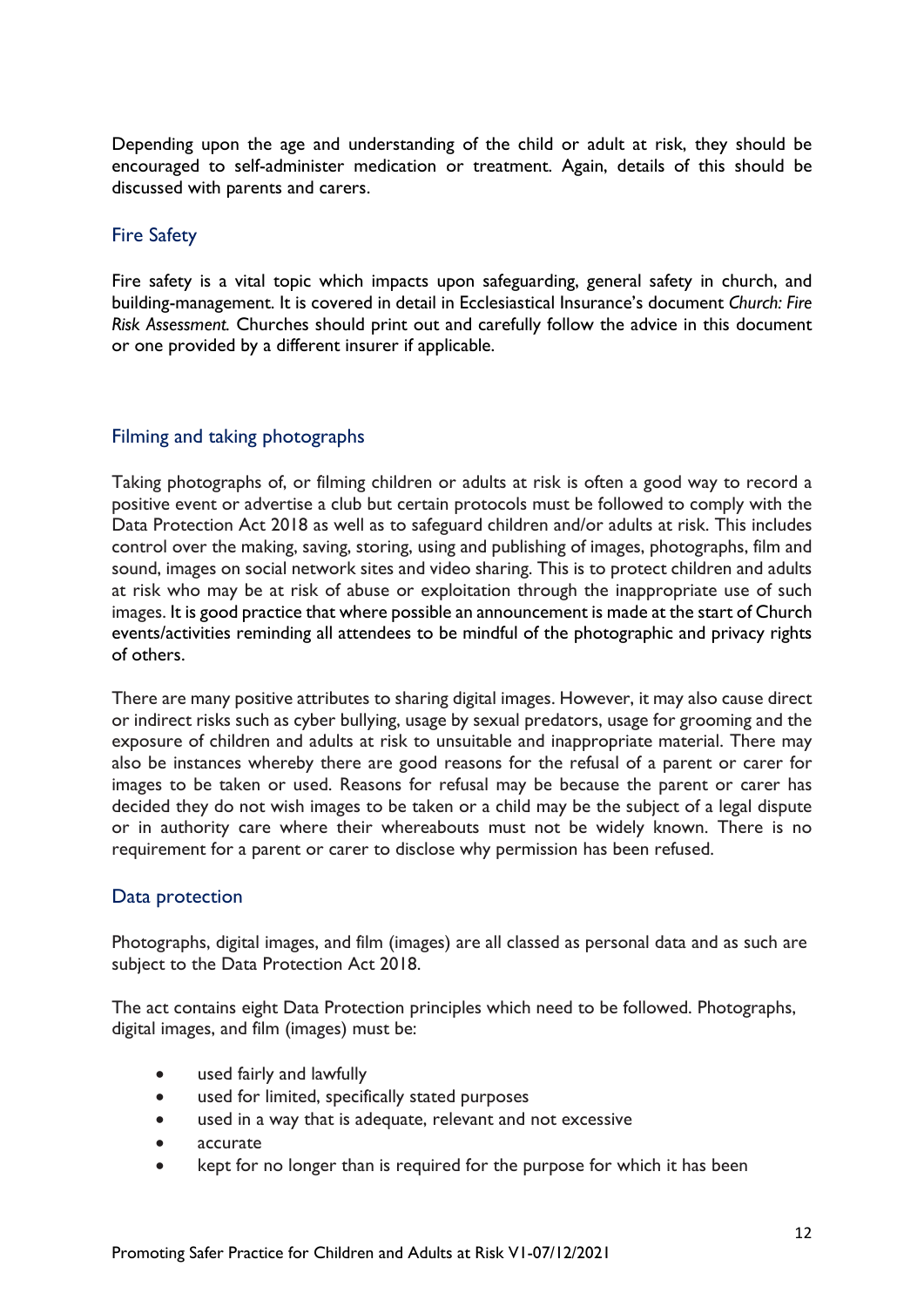collected

- handled according to people's data protection rights
- kept safe and secure
- not transferred outside the UK without adequate protection

Identifying and considering the type of activity or event is an important first step in considering and understanding the responsibilities for those involved in relation to filming or taking photographs. Having identified the type of activity or event it is important to make a list of what will happen during the event and who will be present. It is also important to consider not just the likely presence of cameras but also of mobile phones, tablets and video enabled devices. Careful consideration needs to be given to the taking of images by children and adults at risk. This is very much part of current practice, and the use of such images is widespread. It is therefore important to make explicit to children how the taking of images is to be dealt with. Children are used to adhering to the policies in place in schools and other organisations and will expect the church to be equally explicit about what is allowed.

# <span id="page-13-0"></span>Consent for the taking of images

Explicit written consent of the parent/guardian **must** be obtained prior to filming or taking a photograph of a child during church activities. The *[Consent Form for Taking and Using Images](https://www.churchinwales.org.uk/documents/2783/Form_C_-_Consent_Form_for_Taking_and_Using_Images.docx)* must be completed explaining the purpose for making the film/taking the photograph e.g., for the church website, information boards, the press etc. and must be signed by the parent and the child (where they are of an age to consent). The consent form must state what the photo is to be used for and once used for the stated purpose it will be destroyed. Parents/guardians/carers should be encouraged to let the organisation know if they do not want their child photographed or filmed.

Appropriate records must be kept of the consent given and that consent should be renewed yearly. Please refer to the [List of Names for Risk Assessment](https://www.churchinwales.org.uk/documents/2793/Form_M_-_List_of_Children_with_the_Associated_Completed_Safegaurding_Conset_F_FgbVZtl.docx) to be used to create a schedule of names of children and associated safeguarding consents. This should accompany and link to the risk assessment for the event'.

Parents and carers are permitted to withdraw their consent at any time. If consent is given for a specific purpose e.g., use on parish web site, further permission must be obtained if it is intended to use the image for a different purpose e.g., annual reports.

Written consent is not required for the use of photographs of adults. However, everyone should be given the choice to stand out of the photo and the names of those who decline to be in the photo must be recorded.

When images are taken, sensitivity, care, and consideration as to how they will be used is important. The following good practice should be followed:

- ensure that when taking an image, a dated record is kept of the service/event and the person(s) to whom the image relates.
- use group photographs rather than an image of an individual whenever possible.
- do not take images of children or adults at risk who are not suitably dressed. If for example the image is of a swimming activity the focus should be on the activity as a whole and not on individuals.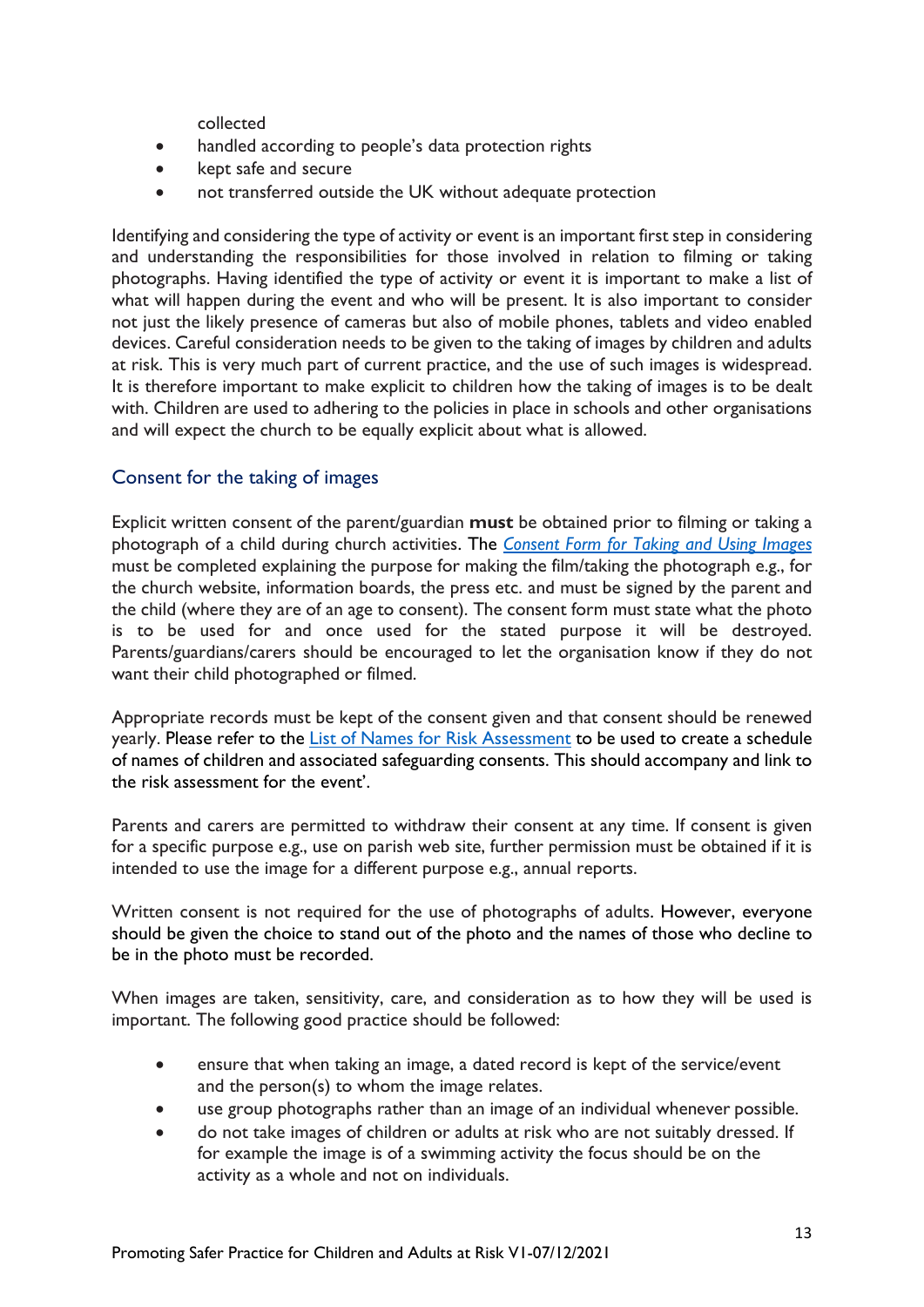all images taken need to be checked that appropriate consent has been obtained and if there is any doubt the image needs to be deleted or destroyed.

The responsibility rests on the PCC/MAC for any church-initiated activity or functions. For private functions the responsibility rests with the organizer of that event.

#### <span id="page-14-0"></span>Using and storing images

It is a criminal offence to possess, take or permit to be taken, make, distribute, or show any indecent photographs or pseudo-photographs of a child.

The following must be considered with regard to the storage and use of images:

- photograph/film of the child/children should not be placed on a website or shared on social media without the written consent of the parent or care.
- when using images of children for publicity purposes or press publication the child's name or other identifying information should not be included. If names are to be published, they should only be published after the written consent to do so from their parent or legal guardian has been obtained. There will be some obvious exceptions such as celebrating an award or achievements, but written permission must always be obtained first.
- take particular care with digital images and be aware that in the wrong hands, these can be manipulated for child abuse images.
- photographs of children must be stored in a secure place.
- The PCC/MAC should consider how and where images are to be stored to meet the requirements of this guidance.
- workers must not store images taken in relation to their Church in Wales role on their personal phones, i-pads, tablets, laptops, computers etc. Where there is no option to store images/videos on a Church in Wales computer then it is the responsibility of the photographer and event leader to ensure images/videos are stored on an encrypted memory stick. It is the expectation that this memory stick is kept in a locked place on Church in Wales property.
- whenever possible each child photographed should be part of a group.
- only use images of children in suitable clothing for the photograph. This is to protect the dignity of the child and to reduce the risk of inappropriate use. In addition, please refer to the requirement for consent within this section.
- the image must be securely stored and disposed of/deleted when no longer required.
- photographs, digital images and film (referred to as images) are all classed as personal data. As such this data is subject to the Data Protection Act 2018 Further information on the Act can be found by contacting the Information Commissioner's Office: Wales Office wales@ico.org.uk.
- for all Provincial Events and residential events, the Director of Communications or person responsible for the event communications, must be given copies of consent forms and are briefed about any children not to be identified. This may include not being named, photographed, videoed and/or interviewed and being explicit about who this is and steps to manage their participation.

A candid photo which identifies a child and links them to the Church in Wales requires explicit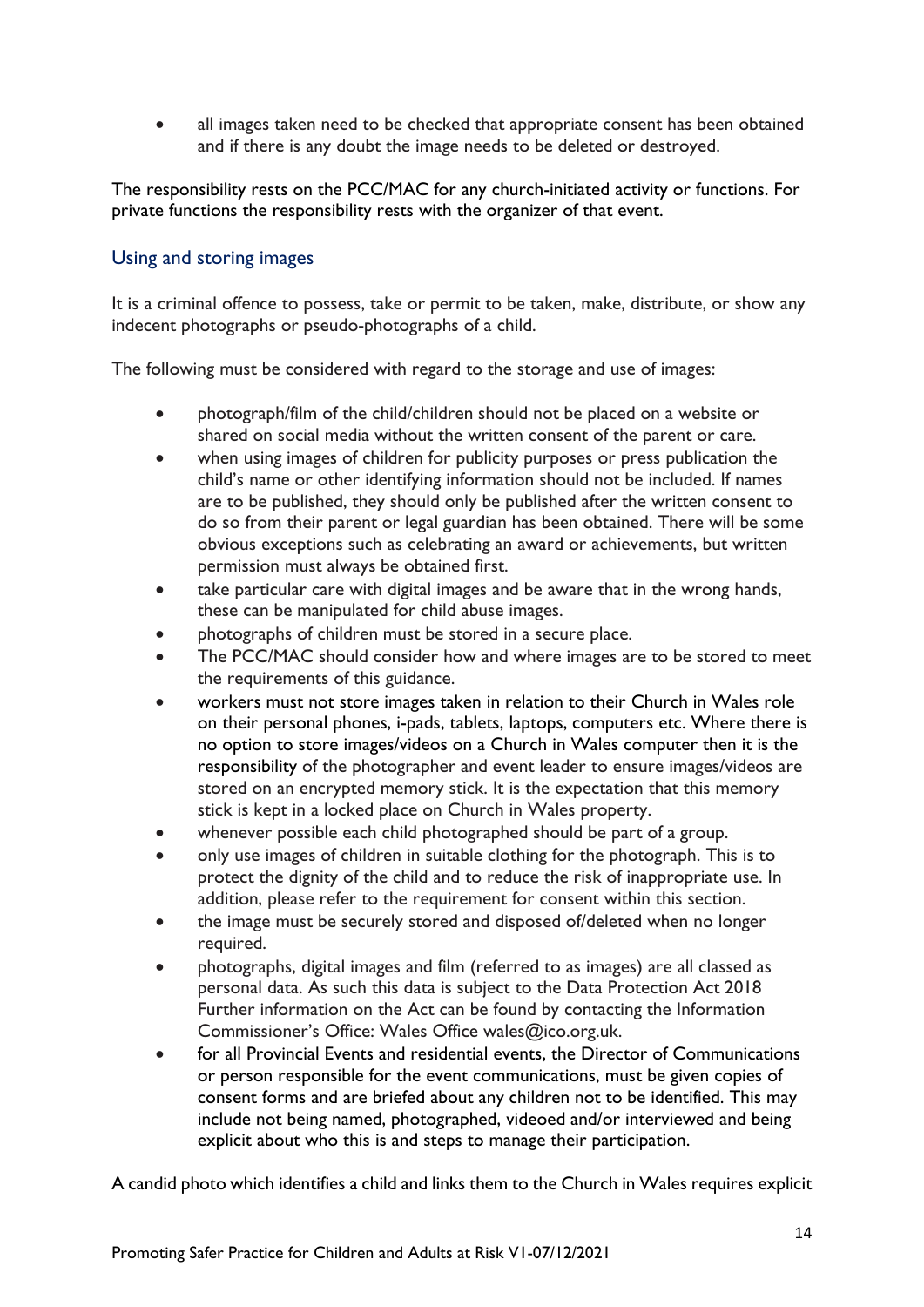consent. Wherever possible a photographer acting on behalf of the Church in Wales should identify themselves as such to those attending a Church event/activity and allow people to step out of any candid shots if they choose.

#### <span id="page-15-0"></span>Residential events

Any residential event organized for children will involve taking responsibility for their wellbeing, being prepared for any eventuality, anticipating situations where there is possible risk and taking steps to reduce, remove, avoid and manage risk. All events must have an identified leader and a named person with designated responsibility for safeguarding. Planning for all residential events should include event leaders, Safeguarding Officer, Health and Safety Officer, Media Officer. Prior to any such event taking place *[Application for Approval of Activities](https://www.churchinwales.org.uk/documents/2785/Form_E_-_Application_for_Approval_of_Activities.docx)* must be completed. Before any residential event takes place, the leader must carry out a formal risk assessment of the venue and activities with reference to the Church in Wales's health and safety guidelines. Consent forms signed by the person with parental responsibility must be obtained for each child attending the event and this must detail the nature of the activities in which the child will be engaging. This is *[Consent for Specific Activities.](https://www.churchinwales.org.uk/documents/2782/Form_B_-_Consent_form_for_specific_activities.docx)* A final meeting should be held at least 4-5 working days prior to all events to finalise arrangements. It is expected that completed [Stay Safe forms](https://www.churchinwales.org.uk/documents/2793/Form_M_-_List_of_Children_with_the_Associated_Completed_Safegaurding_Conset_F_FgbVZtl.docx) are used to support the final meeting along with all completed risk assessments (*[Risk Assessment Template](https://www.churchinwales.org.uk/documents/2799/Risk_Assessment_and_Management.docx)*).

Forms must be filed securely in accordance with data protection and record-keeping policies and procedures. All consent forms must be submitted to the incumbent/priest in charge together with a completed risk assessment and *[Application for Approval of Activities](https://www.churchinwales.org.uk/documents/2785/Form_E_-_Application_for_Approval_of_Activities.docx)*. All forms must be fully completed and stored securely. The responsibility for this rests with the designated leader of the event. The incumbent or priest in charge should counter-sign the *[Application for Approval of Activities](https://www.churchinwales.org.uk/documents/2785/Form_E_-_Application_for_Approval_of_Activities.docx)* to acknowledge receipt.

Everyone involved in running the event, including parent volunteers, must comply with the Church in Wales safeguarding policy and associated guidance. All adults and children participating in the event must know how to report a safeguarding concern to the named person with designated responsibility for safeguarding.

#### <span id="page-15-1"></span>Safeguarding Children in Specific Circumstances

There are many activities within the church where children are involved in activities that are not solely provided for young people and are not necessarily led by individuals who have training in working with children. This might include children being involved in choirs or bellringing, informal activities or acting as altar servers in the church.

#### <span id="page-15-2"></span>Church and cathedral choirs with children

Children who participate in church or cathedral choirs have significant contact with adults, including during practice sessions, concerts, visits, and tours. Much of this activity occurs in a relaxed and informal atmosphere but staff and volunteers working and associating with children in the context of church or cathedral choirs where children are present should be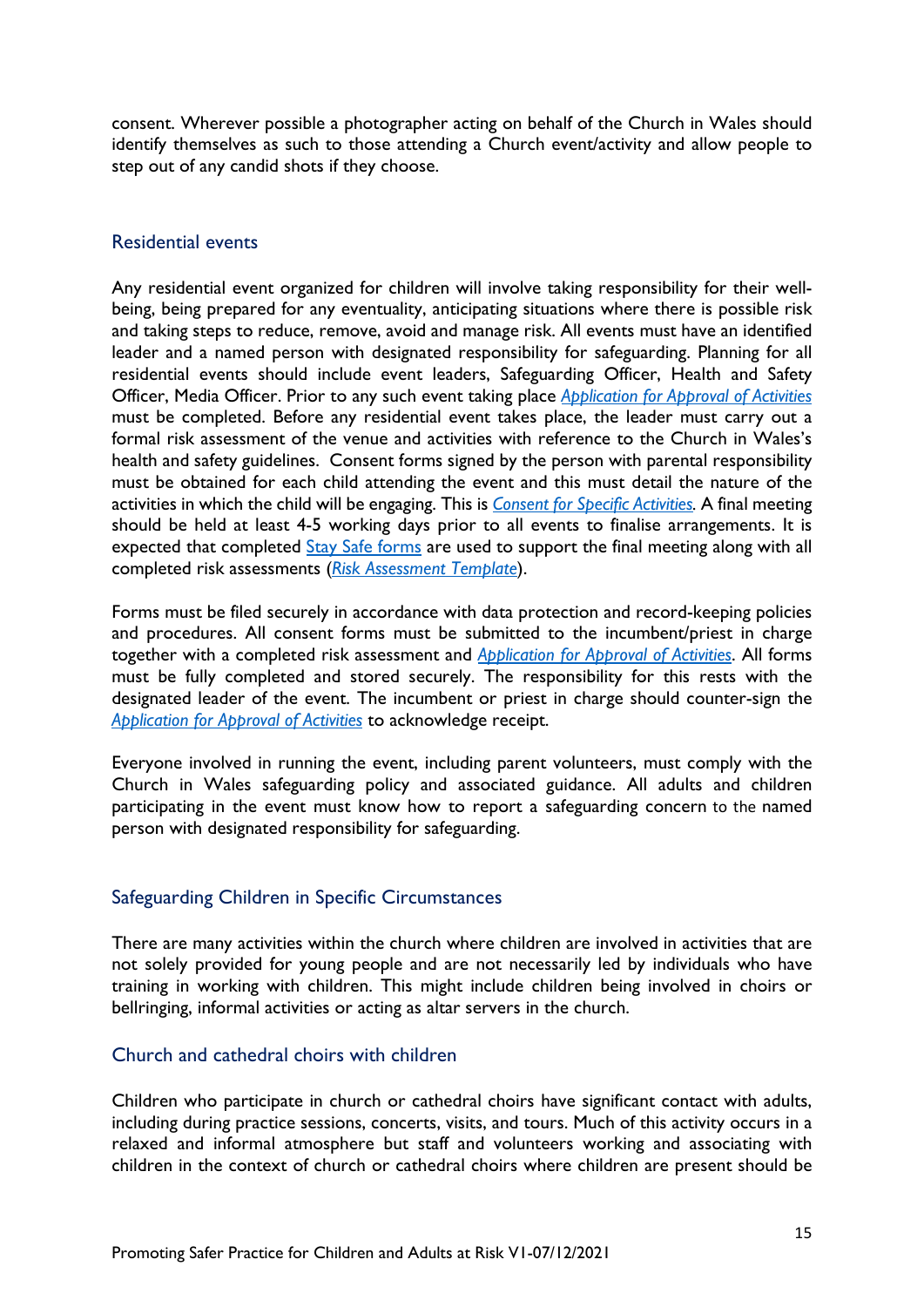aware that safeguarding is paramount. Staff and volunteers in church music departments should interact appropriately with children in order to maintain healthy and unambiguous relationships and avoid situations which may be misinterpreted or misused. It is essential that that staff and volunteers follow the Church in Wales safeguarding policy and associated guidance to protect children and adults at risk and avoid putting themselves at risk. Everyone involved in church music should comply with the Church in Wales safeguarding policy and guidance, including clergy, organists, choir leaders, singing teachers, chaperones, parent helpers, lay clerks and adult members of the choir, whether or not they have direct responsibility for the choristers. Further guidance can be found in *[Church Choirs with Children](https://www.churchinwales.org.uk/documents/2779/Church_Choirs_with_Children_Code_of_Practice_for_Staff_and_Volunteers.pdf)  [Code of Practice for Staff and Volunteers](https://www.churchinwales.org.uk/documents/2779/Church_Choirs_with_Children_Code_of_Practice_for_Staff_and_Volunteers.pdf)*.

#### <span id="page-16-0"></span>Bell ringers

Bellringers must adhere to the principles of good practice set out in this guidance. The tower captain should be compliant with safer recruitment and have a current criminal record disclosure certificate. The tower captain will take responsibility for the safety and well-being of all children in the bell ringing team both at services and practices. All adults involved in bellringing should be aware of safeguarding risks and know how to respond to safeguarding concerns. The tower captain must know how to report safeguarding concerns to a Provincial Safeguarding Officer.

#### <span id="page-16-1"></span>Concerts, tours, visits, off-site activities, and social events

When church activities occur away from the church, clergy, church officers and volunteers should adhere to the same standards of conduct and behaviour expected for activities taking place in the church, even in situations where they are 'off-duty' but in the presence of children. Adults should consider how their deportment and conversation may be perceived by children and understand that they may be held up as role models.

There are a number of social events in any church calendar. Adults should be aware that the more relaxed relationships that may sometimes be appropriate in these contexts can be misinterpreted by children. It is important to emphasise that the standards of conduct and behaviour around children should be no different from those in other church activities. Adults should be aware of the particular care which should be taken with older, more mature children in these circumstances.

#### <span id="page-16-2"></span>Altar Servers

Children engaged as altar servers spend significant time with adults, engaged in activities usually reserved for adults but it is important to remember that they remain children, despite the additional responsibility, and should not be treated differently to other children. This principle applies to all child altar servers, including those aged sixteen or seventeen who might demonstrate increasing maturity but should not be treated as equals by adults in positions of trust. It is particularly important to be aware of situations where child altar servers perform their duties alongside young adult servers who might not be much older than them and to ensure that appropriate boundaries are maintained at all times. Young adult servers should be made aware of their responsibility to safeguard and protect their younger server colleagues. Care should be taken to avoid situations where a child server is alone with a cleric or another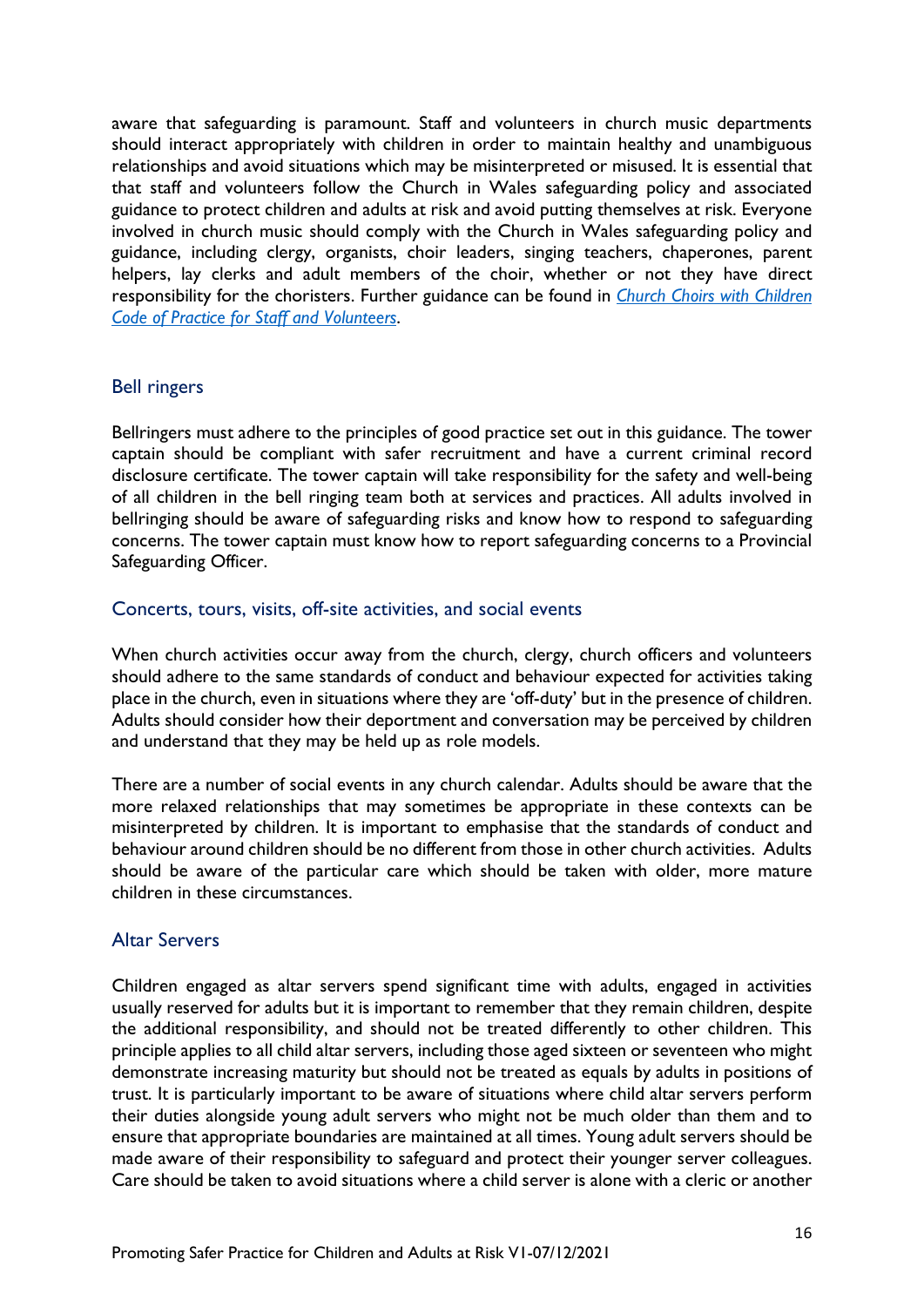adult or child server in the vestry and additional safeguards should be taken where this cannot be avoided, such as leaving doors open or letting other nearby trusted adults know. Child altar servers should know how to report anything that concerns them and be given regular opportunities to discuss their role with more than one trusted adult.

#### <span id="page-17-0"></span>Safeguarding Specific to Ministry

(Guidance provided by Archbishop Andrew John)

#### **Introduction**

Ministry describes the activity of laypeople and clergy whose actions, authorized and recognized by the church, express the work and values of the Kingdom of God (Romans 12:6). This activity both nurtures the inner life of the church and reaches out in loving service to the world. It is essential that this ministry is authentic, creating and sustaining a safe environment that promotes wellbeing and helps all to grow in their Christian faith. The relationship between a person exercising any form of ministry and those to whom they are ministering is one of trust. It exists within clear and necessary boundaries, and this confers a particular duty of care to ensure that everyone remains safe. When trust is abused, the damage that is done to individuals, congregations and wider community is devastating. The best interests and welfare of a child or adult at risk must always be at the heart of ministry and be exercised in a way that protects and safeguards their wellbeing. When working with children and adults at risk, particular care must be taken to ensure that relationships are safely managed and the responsibility for this lies with the minister who is in a position of authority.

#### **Ministry of prayer with children and adults at risk**

The offering of prayer is a valued and distinctive feature of Christian life and worship (Acts 2:42). Intercessions are offered on behalf of the church and the world each Sunday. However, prayer can also be offered to individuals more personally. At all times, the protection and care of all who receive this ministry should be paramount. Praying with children or adults at risk must be offered only by those who are authorised by the church following appropriate training and the completion of necessary safer recruitment checks.

#### **Individual counselling**

Counselling allows individuals and groups to reflect on their experiences in life and journey towards wholeness. Jesus promised fullness of life (John 10:10) but this is often a journey which requires the help and guidance of others. Those seeking counselling should be encouraged to engage only with those counsellors who are accredited by a professional body such as the BACP. Counselling should not be offered by or accepted from those who are not formally trained and accredited. Counselling should be part of wider pastoral care being offered, where appropriate, in consultation with medical advisors.

#### **Personal relationships**

Particular care must be exercised and clear boundaries maintained when ministering to people where there is a close personal relationship. Clerics and ministers should be aware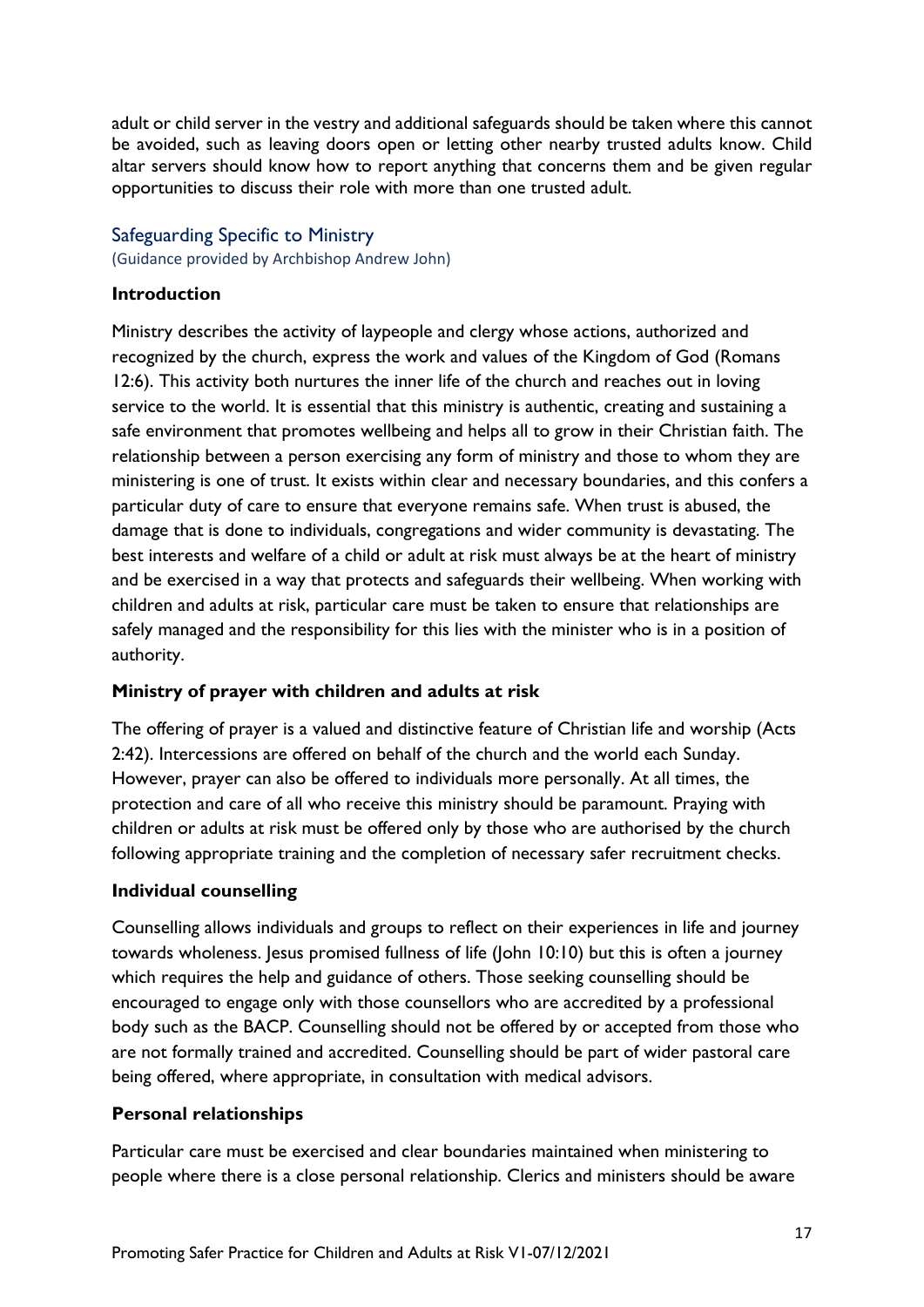of the possibility of dependency in pastoral relationships and seek advice and supervision when these situations arise. Clerics and ministers should avoid behaviour that could give the impression of inappropriate special relationships. Concerns about the relationship between a minister and child or adult at risk should be discussed with a Provincial Safeguarding Officer.

# **Ministry of deliverance**

Deliverance is a specialist ministry and should be exercised only by those specifically authorised for this ministry by the bishop and enquiries should be referred only to the diocesan deliverance ministry advisors. Clergy and others who receive requests for the ministry of deliverance should explain that such ministry can only be provided by those authorised and, with the permission of the individual(s) concerned, should refer the matter to the Diocesan Deliverance team. All necessary steps must be taken to ensure the safety of those receiving deliverance ministry. This must be done following the Church in Wales safeguarding policy and best practice for children and adults at risk. It is essential that everyone understands what is being provided and what the ministry involves. The advisors' special expertise should be used in order to help as effectively as possible but can only be administered with the knowledge and authority of the Diocesan Bishop. Advisors should consider all deliverance enquiries within the wider context of well-being, including mental health and safeguarding and discuss any required safeguarding information and referrals with a Provincial Safeguarding Officer. Requests for the ministry of deliverance vary significantly in nature and complexity. Careful discernment is needed as there may be issues relating to mental or physical health instead or alongside a deeper spiritual problem.

Exorcism is clearly described in the gospels as an inherent part of Jesus' ministry (e.g. Matthew 4:24; 8:16; 8:32; 9:33-4) and he commands his disciples to do likewise (Matthew 7:22; 10:8 etc). However, with the insights of modern medicine and psychiatry we understand that what has been understood to be a spiritual problem may be an illness such as epilepsy. It is vital that Church ensures the ministry of exorcism happens under strict conditions which honour the dignity and well-being of all concerned.

If there is a request for exorcism, the matter must be referred to the diocesan bishop and s/he alone can authorise such ministry, following a thorough investigation of the circumstances and with the advice of deliverance specialists. Such permission must be sought every time an exorcism is requested. There is no 'general permission' to undertake such ministry.

#### **Ministry of healing**

The ministry of healing is a Biblical and treasured ministry of the church (James 5:14) and one exercised by Jesus himself. General prayers for healing are offered during worship but the specific ministry of healing and/or anointing to individuals requires sensitivity. It is essential that ministers are appropriately authorised, complete necessary safeguarding training and follow the Church in Wales safeguarding policies.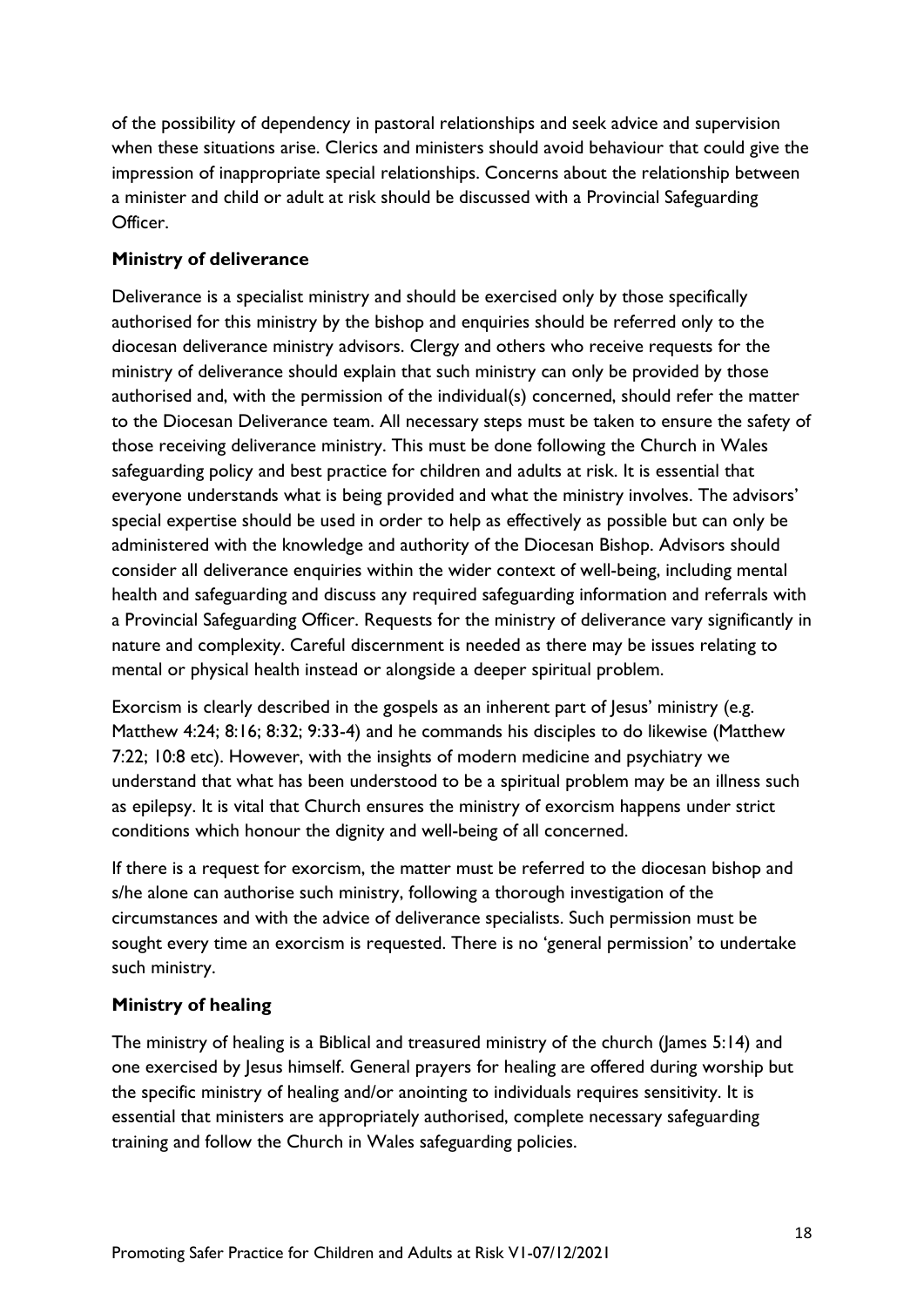If there are concerns about boundaries, physical contact or matters which arise during the prayers for healing, these should be discussed with the Ministry Area Leader who will be able to consult the Provincial Safeguarding Team

#### **The Ministry of Reconciliation**

The Ministry of Reconciliation can only be exercised by bishops and priests. Any concerns or allegations of a safeguarding nature raised in the seal of confessional should be raised with the safeguarding team. The Church in Wales Professional Ministerial Guidelines paragraphs 7.3 and 7.4 state:

"Where abuse of children or vulnerable adults is admitted in the context of confession, the cleric should urge the person to report his or her behaviour to the police or social services, and should also make this a condition of absolution, or withhold absolution until this evidence of repentance has been demonstrated. If a penitent's behaviour gravely threatens his or her own well-being or that of others, particularly children or adults at risk, the cleric should insist upon action on the penitent's part."

# **Victims and Survivors of non-recent abuse in childhood**

Clerics and those offering pastoral care in the church may find themselves hearing disclosures of abuse that happened to an adult in childhood. The abuse may have occurred at any point during the adult's childhood and allegations of non-recent abuse should be treated in the same way as contemporary allegations. There is no time limit on reporting alleged offences of abuse and the disclosure must be referred to a Provincial Safeguarding Officer. Where possible, the limits of confidentiality should be described at the outset and, at the time of any disclosure, the circumstances in which information will be shared with a Provincial Safeguarding Officer also made clear. This includes explaining that some information may need to be shared with statutory authorities even without the consent of the adult. This may also include referrals where the adult wishes to remain anonymous. The wishes of the person disclosing abuse will be very important and for some adults just being able to talk to a trusted person about the experiences can be a powerful healing event. However, an alleged perpetrator of non-recent abuse against a child or children could still be abusing children and there is potential to protect children from the risk of further harm and abuse. It is very difficult for adults to talk about the abuse they experienced as a child, and it takes courage to come forward and share their story. While it is important to continue to support an adult who has made a disclosure of non-recent abuse, decisions regarding a referral to the statutory authorities must be taken in a timescale that protects children. Breaching confidentiality to report a disclosure of abuse in childhood is not a breach of trust.

# **Forgiveness**

Forgiveness is a gift from God (Col. 1:14) and brings us to a deeper experience of God's love. It is also a complex issue especially for those who have been abused. Survivors or victims of abuse ought not to be urged to forgive unconditionally when they are not able to make this decision. The dynamics of power in pastoral encounters must be acknowledged so